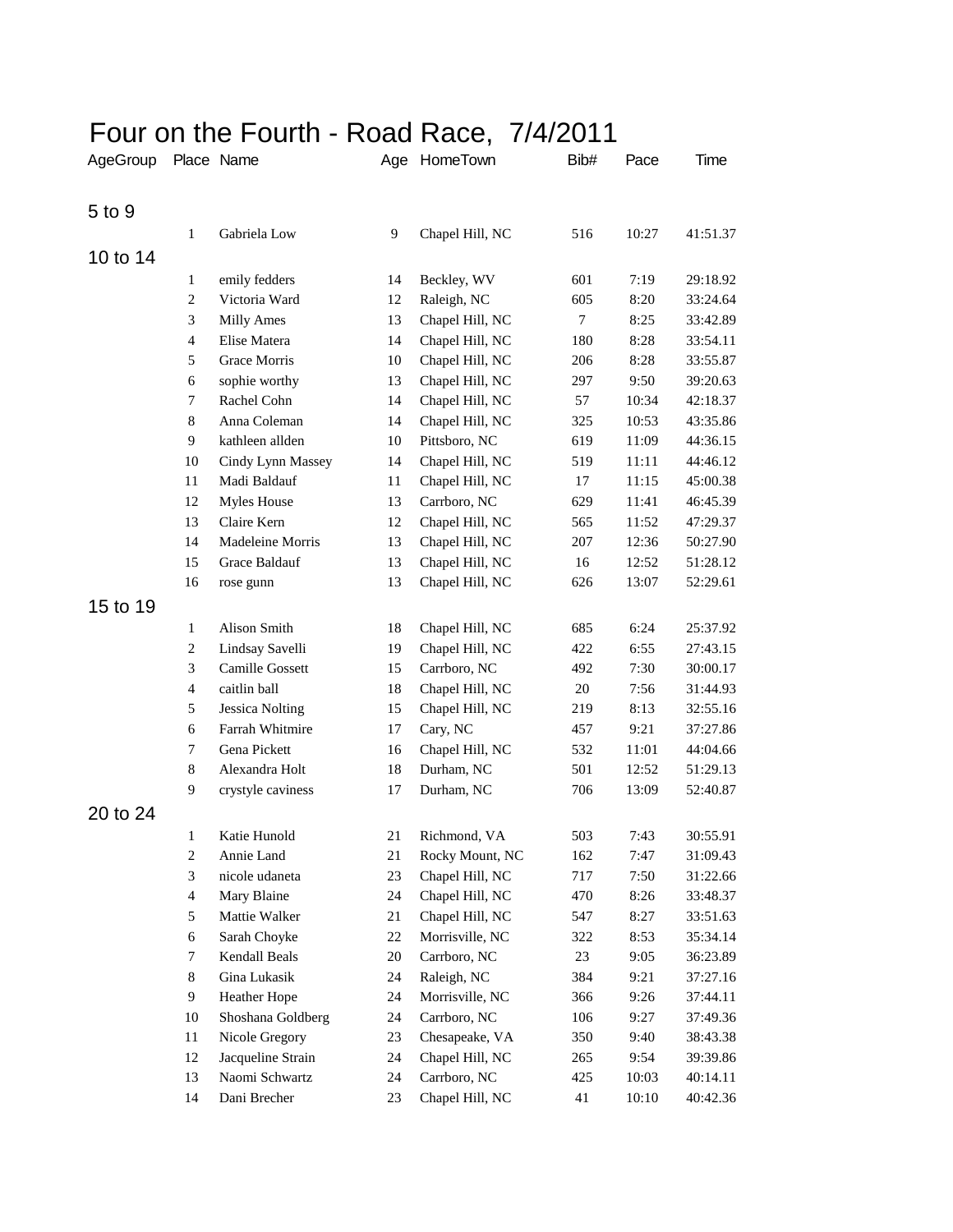|          | 15               | Valerie Pickett       | 22     | Chapel Hill, NC  | 534 | 10:46 | 43:06.12 |
|----------|------------------|-----------------------|--------|------------------|-----|-------|----------|
|          | 16               | Natalia Posthill      | 22     | Carrboro, NC     | 235 | 11:28 | 45:52.63 |
|          | 17               | Jessica Higgins       | 24     | Carrboro, NC     | 498 | 12:14 | 48:59.12 |
|          | 18               | Kate O'Brien          | 21     | Williamsburg, VA | 401 | 13:48 | 55:14.14 |
|          | 19               | Chelsea Jenkins       | 21     | Williamsburg, VA | 509 | 13:48 | 55:14.14 |
|          | 20               | Anne Saltz            | 23     | Williamsburg, VA | 249 | 13:48 | 55:14.38 |
| 25 to 29 |                  |                       |        |                  |     |       |          |
|          | $\mathbf{1}$     | Julie O'Donnell       | 28     | Chapel Hill, NC  | 223 | 7:17  | 29:11.91 |
|          | $\boldsymbol{2}$ | Heather Ann Brauer    | 27     | Carrboro, NC     | 474 | 7:54  | 31:38.17 |
|          | 3                | Meredith Costa        | 29     | Carrboro, NC     | 64  | 7:58  | 31:53.41 |
|          | $\overline{4}$   | Jessica Fines         | 29     | Chapel Hill, NC  | 699 | 8:02  | 32:11.40 |
|          | 5                | Amanda Sellers        | 25     | Chapel Hill, NC  | 758 | 8:11  | 32:48.90 |
|          | 6                | Elizabeth MacLean     | 25     | Chapel Hill, NC  | 177 | 8:20  | 33:20.36 |
|          | 7                | sally harris          | 25     | CARY, NC         | 710 | 8:22  | 33:31.88 |
|          | $\,8\,$          | sona desai            | 26     | Raleigh, NC      | 714 | 8:25  | 33:42.63 |
|          | 9                | Christie Cook         | 26     | Raleigh, NC      | 62  | 8:32  | 34:11.13 |
|          | 10               | sara long             | 27     | Carrboro, NC     | 515 | 8:35  | 34:24.12 |
|          | 11               | Kristin Staley        | 27     | Hillsborough, NC | 569 | 8:37  | 34:31.13 |
|          | 12               | Melinda Holland       | 27     | Mebane, NC       | 499 | 8:38  | 34:35.63 |
|          | 13               | Abby Kelly            | 26     | Chapel Hill, NC  | 152 | 8:45  | 35:01.37 |
|          | 14               | katie o'brien         | 28     | Chapel Hill, NC  | 640 | 8:45  | 35:02.87 |
|          | 15               | Leslie Quackenbush    | 28     | Durham, NC       | 413 | 8:48  | 35:12.15 |
|          | 16               | amanda tuttle         | 27     | Durham, NC       | 447 | 8:48  | 35:12.38 |
|          | 17               | Whitney Caron         | 25     | Carrboro, NC     | 319 | 8:50  | 35:23.38 |
|          | 18               | Molly Gaither         | 28     | Carrboro, NC     | 98  | 9:03  | 36:15.38 |
|          | 19               | Cara Berkowitz        | $28\,$ | Chapel Hill, NC  | 28  | 9:04  | 36:19.15 |
|          | 20               | Lauren Hart           | 26     | Chapel Hill, NC  | 352 | 9:07  | 36:28.37 |
|          | 21               | Sarah Keilson         | 25     | CARY, NC         | 374 | 9:13  | 36:55.65 |
|          | 22               | Margaret Irvin        | 28     | Durham, NC       | 143 | 9:13  | 36:55.90 |
|          | 23               | <b>Bethany Black</b>  | 26     | Durham, NC       | 29  | 9:16  | 37:08.37 |
|          | 24               | <b>Blaine Barbee</b>  | 28     | Hillsborough, NC | 21  | 9:21  | 37:27.37 |
|          | 25               | Elizabeth Vazquez     | 28     | Carrboro, NC     | 452 | 9:29  | 37:58.88 |
|          | 26               | vashi colvin          | $28\,$ | Asheville, NC    | 760 | 9:31  | 38:08.86 |
|          | 27               | Grete Dudek           | 25     | Carrboro, NC     | 87  | 9:49  | 39:19.12 |
|          | 28               | Kerry Dove            | 29     | Carrboro, NC     | 570 | 9:52  | 39:31.89 |
|          | 29               | Kristen Miller        | 29     | Raleigh, NC      | 394 | 9:59  | 39:57.62 |
|          | $30\,$           | megan rua             | 27     | Chapel Hill, NC  | 248 | 10:09 | 40:36.38 |
|          | 31               | Melissa Ellermann     | 25     | Chapel Hill, NC  | 90  | 10:13 | 40:52.37 |
|          | 32               | Samantha Price        | 25     | Chapel Hill, NC  | 411 | 10:29 | 41:57.36 |
|          | 33               | Ludmila Janda         | 26     | Carrboro, NC     | 371 | 10:40 | 42:41.11 |
|          | 34               | Emily Hetherington    | 26     | athens, GA       | 358 | 10:40 | 42:41.12 |
|          | 35               | Kristin Johnson       | 28     | Durham, NC       | 510 | 10:43 | 42:56.13 |
|          | 36               | Kalina Staub          | 26     | DURHAM, NC       | 541 | 10:43 | 42:56.13 |
|          | 37               | emily dondero         | 26     | Pittsboro, NC    | 336 | 10:52 | 43:29.88 |
|          | 38               | Erin Corrales-Diaz    | 27     | Chapel Hill, NC  | 486 | 10:53 | 43:34.89 |
|          | 39               | Lindsay Tuttle        | 28     | Carrboro, NC     | 275 | 10:55 | 43:41.36 |
|          | $40\,$           | Paige Coulter         | 25     | Chapel Hill, NC  | 67  | 11:15 | 45:02.87 |
|          | 41               | Aimee Bazin           | 28     | Carrboro, NC     | 467 | 11:24 | 45:38.37 |
|          | 42               | <b>Stacy Wasinger</b> | 27     | Carrboro, NC     | 285 | 11:29 | 45:59.36 |
|          |                  |                       |        |                  |     |       |          |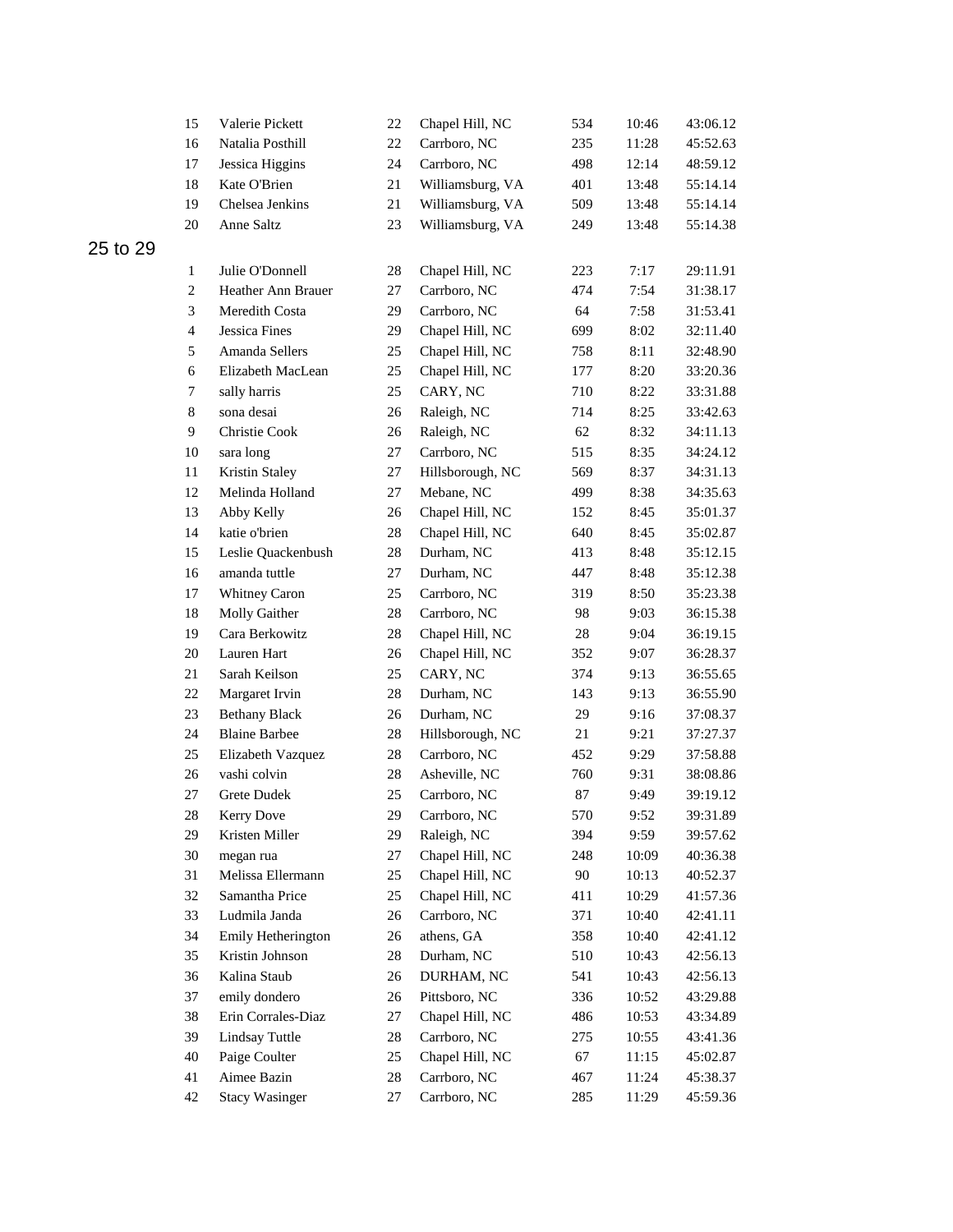| 43             | Jenna Tucker           | 26 | Carrboro, NC      | 274            | 11:35 | 46:24.38   |
|----------------|------------------------|----|-------------------|----------------|-------|------------|
| 44             | <b>Shelby Roberts</b>  | 26 | Fuquay-Varina, NC | 242            | 11:50 | 47:24.86   |
| 45             | <b>Courtney Titus</b>  | 28 | Fuquay-Varina, NC | 273            | 12:06 | 48:25.14   |
| 46             | Kari Wagner            | 29 | Pittsboro, NC     | 281            | 12:28 | 49:55.12   |
| 47             | Megan Van Noord        | 29 | Carrboro, NC      | 449            | 12:54 | 51:40.63   |
| 48             | <b>Allison Peacock</b> | 26 | Carrboro, NC      | 228            | 12:54 | 51:40.89   |
| 49             | <b>Brienne Adams</b>   | 26 | Mebane, NC        | $\mathfrak{Z}$ | 14:09 | 56:40.61   |
| 50             | Michelle Merritt       | 26 | Durham, NC        | 392            | 15:05 | 1:00:20.63 |
| 51             | Jessica Hart           | 25 | Chapel Hill, NC   | 351            | 15:07 | 1:00:31.13 |
| 1              | Mia Chabot             | 31 | Durham, NC        | 53             | 6:56  | 27:47.17   |
| $\overline{c}$ | natalie bowman         | 33 | Chapel Hill, NC   | 628            | 7:05  | 28:21.17   |
| 3              | Lilith Anderson        | 31 | Chapel Hill, NC   | 302            | 7:12  | 28:50.91   |
| $\overline{4}$ | kimberley Smith        | 31 | DURHAM, NC        | 434            | 7:18  | 29:16.41   |
| 5              | Lisa Jones             | 34 | Chapel Hill, NC   | 372            | 7:20  | 29:21.90   |
| 6              | Melissa Cunningham     | 32 | Carrboro, NC      | 71             | 7:28  | 29:55.67   |
| 7              | megan mcconville       | 30 | Washington, DC    | 648            | 7:42  | 30:49.41   |
| 8              | Erin Carey             | 30 | Chapel Hill, NC   | 49             | 7:42  | 30:51.40   |
| 9              | meunier elizabeth      | 33 | Carrboro, NC      | 733            | 7:50  | 31:21.16   |
| 10             | Maggie O'Neil          | 30 | Raleigh, NC       | 403            | 8:05  | 32:24.66   |
| 11             | Amy White              | 34 | Durham, NC        | 287            | 8:07  | 32:31.92   |
| 12             | <b>Emily Brouwer</b>   | 34 | Chapel Hill, NC   | 315            | 8:09  | 32:38.67   |
| 13             | Tricia White           | 34 | Carrboro, NC      | 686            | 8:11  | 32:44.91   |
| 14             | Sarah Roberts          | 31 | Chapel Hill, NC   | 748            | 8:15  | 33:03.92   |
| 15             | <b>Blake Allen</b>     | 31 | Chapel Hill, NC   | 5              | 8:18  | 33:16.62   |
| 16             | <b>Ivy Pointer</b>     | 32 | Chapel Hill, NC   | 615            | 8:24  | 33:37.88   |
| 17             | Danielle Smith         | 30 | Durham, NC        | 433            | 8:28  | 33:52.11   |
| $18\,$         | Paige Childs           | 33 | Chapel Hill, NC   | 55             | 8:30  | 34:03.15   |
| 19             | Jessica Molnar         | 30 | Durham, NC        | 194            | 8:40  | 34:43.15   |
| 20             | Elizabeth Stancil      | 34 | Clayton, NC       | 436            | 8:48  | 35:12.62   |
| 21             | Kelley O'Brien         | 34 | Carrboro, NC      | 221            | 8:50  | 35:22.62   |
| 22             | Amanda Gramer          | 32 | Raleigh, NC       | 113            | 8:56  | 35:46.38   |
| 23             | Monica May             | 31 | Chapel Hill, NC   | 183            | 9:03  | 36:12.63   |
| 24             | Maya Lindley           | 34 | Chapel Hill, NC   | 383            | 9:07  | 36:32.36   |
| 25             | ann mooney             | 30 | Washington, DC    | 196            | 9:18  | 37:16.61   |
| 26             | Ida Moore              | 34 | Chapel Hill, NC   | 198            | 9:22  | 37:31.65   |
| 27             | Annalee Moore          | 34 | Chapel Hill, NC   | 197            | 9:22  | 37:32.13   |
| 28             | <b>Molly Bragg</b>     | 33 | DURHAM, NC        | 683            | 9:23  | 37:34.66   |
| 29             | Erica Collis           | 34 | Carrboro, NC      | 58             | 9:27  | 37:51.88   |
| 30             | Lacey Lee              | 32 | Cary, NC          | 170            | 9:30  | 38:00.63   |
| 31             | angie koban            | 31 | Unknown, NA       | 598            | 9:31  | 38:08.88   |
| 32             | Nataliya Shuchalina    | 34 | Apex, NC          | 429            | 9:37  | 38:30.12   |
| 33             | Erin Osborne           | 34 | Chapel Hill, NC   | 405            | 9:43  | 38:54.90   |
| 34             | annie kelly            | 30 | Carrboro, NC      | 713            | 9:46  | 39:05.38   |
| 35             | Sabina deMarchi        | 33 | Chapel Hill, NC   | 80             | 9:47  | 39:10.86   |
| 36             | Jennifer Costanza      | 33 | Chapel Hill, NC   | 329            | 9:48  | 39:12.37   |
| 37             | abby woodruff          | 31 | Durham, NC        | 739            | 9:53  | 39:33.39   |
| 38             | Alexia Kelley          | 34 | Carrboro, NC      | 375            | 10:12 | 40:49.36   |
| 39             | Tonya Harrison         | 32 | Baltimore, MD     | 127            | 10:14 | 40:58.63   |
|                |                        |    |                   |                |       |            |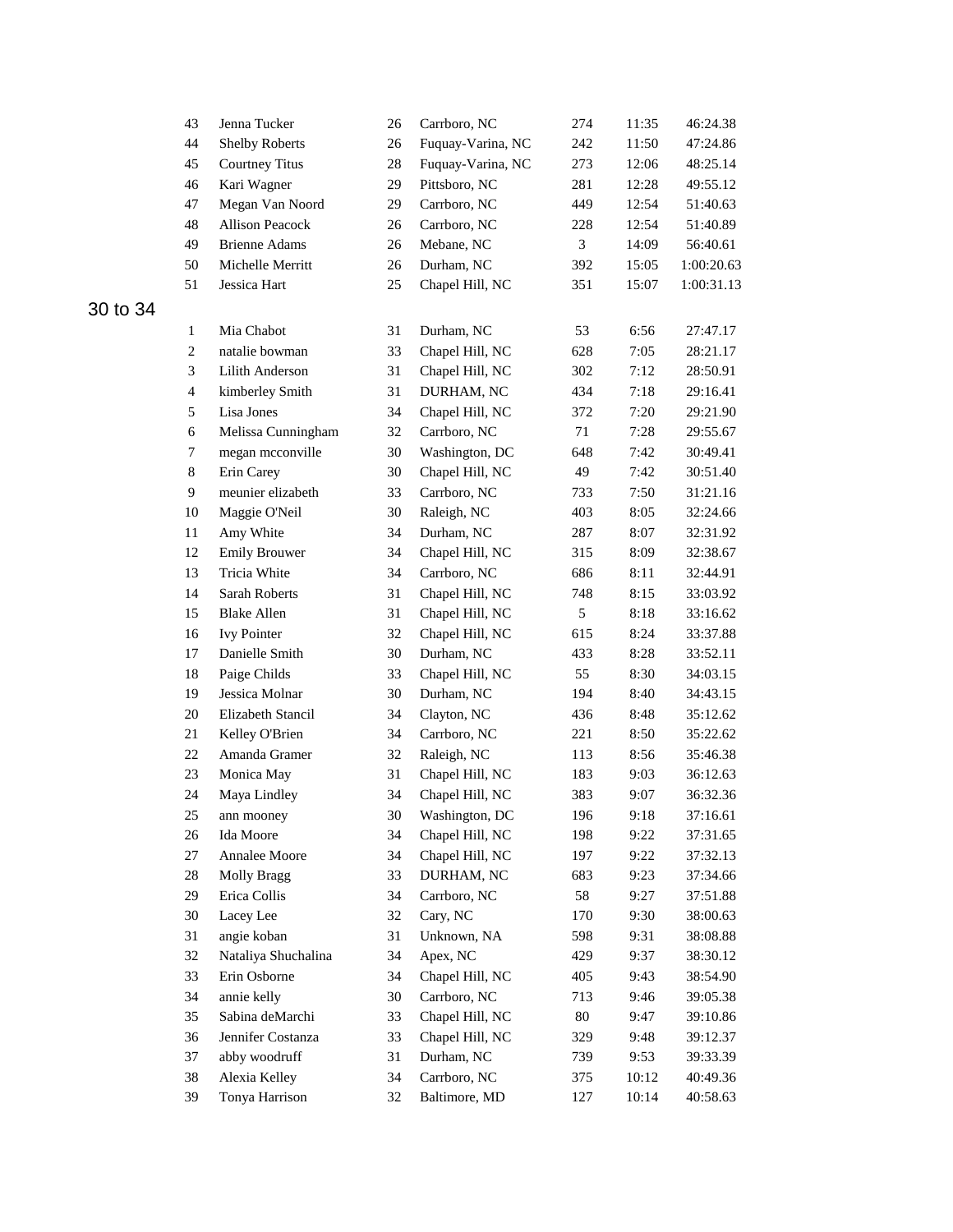| 40           | Michelle Klemens         | 31 | Chapel Hill, NC       | 381 | 10:15 | 41:03.63 |
|--------------|--------------------------|----|-----------------------|-----|-------|----------|
| 41           | Joy Cranshaw             | 32 | Chapel Hill, NC       | 332 | 10:16 | 41:04.39 |
| 42           | Kathryn King             | 32 | Durham, NC            | 512 | 10:35 | 42:22.89 |
| 43           | Leah Hein                | 32 | <b>BURLINGTON, NC</b> | 131 | 10:39 | 42:38.12 |
| 44           | Kortni Campbell          | 34 | Huntersville, NC      | 47  | 10:46 | 43:07.36 |
| 45           | Rose Asrican             | 34 | Durham, NC            | 303 | 10:48 | 43:12.34 |
| 46           | Andrea Moore             | 32 | DURHAM, NC            | 524 | 10:50 | 43:23.87 |
| 47           | barbara theriot          | 32 | Durham, NC            | 271 | 10:52 | 43:30.62 |
| 48           | <b>Brienne McKay</b>     | 34 | Pittsboro, NC         | 522 | 10:52 | 43:32.39 |
| 49           | Christina Jaikaran       | 32 | Durham, NC            | 370 | 10:53 | 43:34.90 |
| 50           | <b>Becky</b> Lee         | 32 | Chapel Hill, NC       | 168 | 11:01 | 44:06.14 |
| 51           | Michelle Ferguson        | 34 | Hillsborough, NC      | 757 | 11:01 | 44:07.87 |
| 52           | Robin Smith Leissner     | 34 | Durham, NC            | 263 | 11:05 | 44:20.39 |
| 53           | Courtney Duffy Coyle     | 30 | Durham, NC            | 338 | 11:28 | 45:53.12 |
| 54           | Krista Holub             | 30 | Carrboro, NC          | 136 | 11:29 | 45:59.13 |
| 55           | <b>LISA VYAS</b>         | 32 | Hillsborough, NC      | 279 | 11:31 | 46:04.61 |
| 56           | Kacey Eichelberger       | 33 | Chapel Hill, NC       | 89  | 11:39 | 46:39.63 |
| 57           | Courtney Doi             | 32 | Mebane, NC            | 746 | 12:00 | 48:02.36 |
| 58           | Nisha Cavanaugh          | 30 | Durham, NC            | 52  | 12:01 | 48:07.62 |
| 59           | <b>LINDSAY SIMPSON</b>   | 30 | Cary, NC              | 259 | 12:39 | 50:39.13 |
| 60           | Nan Lujan                | 31 | Chapel Hill, NC       | 175 | 12:50 | 51:21.37 |
| 61           | Lynda-Marie Taurasi      | 32 | Chapel Hill, NC       | 584 | 13:14 | 52:57.37 |
| 62           | Leah Gregory             | 33 | DURHAM, NC            | 115 | 13:15 | 53:00.14 |
| 63           | Malena Rousseau          | 31 | Chapel Hill, NC       | 247 | 13:59 | 55:58.13 |
|              |                          |    |                       |     |       |          |
| $\mathbf{1}$ | <b>Brennan Liming</b>    | 35 | Apex, NC              | 695 | 5:56  | 23:44.16 |
| 2            | <b>Stacey Richardson</b> | 38 | Chapel Hill, NC       | 688 | 6:27  | 25:51.92 |
| 3            | Jennifer Howard          | 37 | Durham, NC            | 367 | 6:49  | 27:18.67 |
| 4            | meredith bazemore        | 35 | Chapel Hill, NC       | 646 | 6:59  | 27:58.42 |
| 5            | Julia Brandon            | 39 | Durham, NC            | 311 | 7:00  | 28:01.15 |
| 6            | alison klaitman          | 38 | Chapel Hill, NC       | 631 | 7:06  | 28:28.42 |
| $\tau$       | rachel tesser            | 39 | Chapel Hill, NC       | 270 | 7:35  | 30:22.65 |
| 8            | amanda panning           | 35 | Hillsborough, NC      | 742 | 7:48  | 31:13.15 |
| 9            | <b>Sage Rountree</b>     | 38 | Carrboro, NC          | 246 | 7:53  | 31:35.40 |
| $10\,$       | lora charles             | 39 | DURHAM, NC            | 54  | 7:54  | 31:39.40 |
| 11           | Amanda Del Rio           | 35 | Chapel Hill, NC       | 78  | 8:07  | 32:29.15 |
| 12           | Tina Clossick            | 39 | Chapel Hill, NC       | 613 | 8:16  | 33:07.91 |
| 13           | Shelley Molnar           | 37 | Cary, NC              | 523 | 8:21  | 33:25.63 |
| 14           | Katie Moulder            | 39 | Hillsborough, NC      | 654 | 8:21  | 33:27.37 |
| 15           | amy wares                | 37 | Carrboro, NC          | 567 | 8:41  | 34:45.87 |
| 16           | Destiny Lopez            | 36 | Carrboro, NC          | 174 | 8:42  | 34:49.38 |
| 17           | <b>GLORIA ROSARIO</b>    | 35 | Raleigh, NC           | 419 | 8:46  | 35:05.39 |
| 18           | kara millonzi            | 37 | Carrboro, NC          | 395 | 8:46  | 35:07.63 |
| 19           | Carey Leach              | 39 | Durham, NC            | 166 | 8:46  | 35:08.87 |
| 20           | shelley bainter          | 38 | RALEIGH, NC           | 684 | 8:51  | 35:25.88 |
| 21           | jaime stein              | 39 | Carrboro, NC          | 602 | 8:54  | 35:40.63 |
| 22           | Laura Roe                | 38 | Chapel Hill, NC       | 244 | 8:58  | 35:53.38 |
| 23           | Jennifer Ashe            | 37 | Durham, NC            | 11  | 9:01  | 36:05.89 |
| 24           | Jennifer Wiggins         | 37 | Chapel Hill, NC       | 460 | 9:02  | 36:11.87 |
|              |                          |    |                       |     |       |          |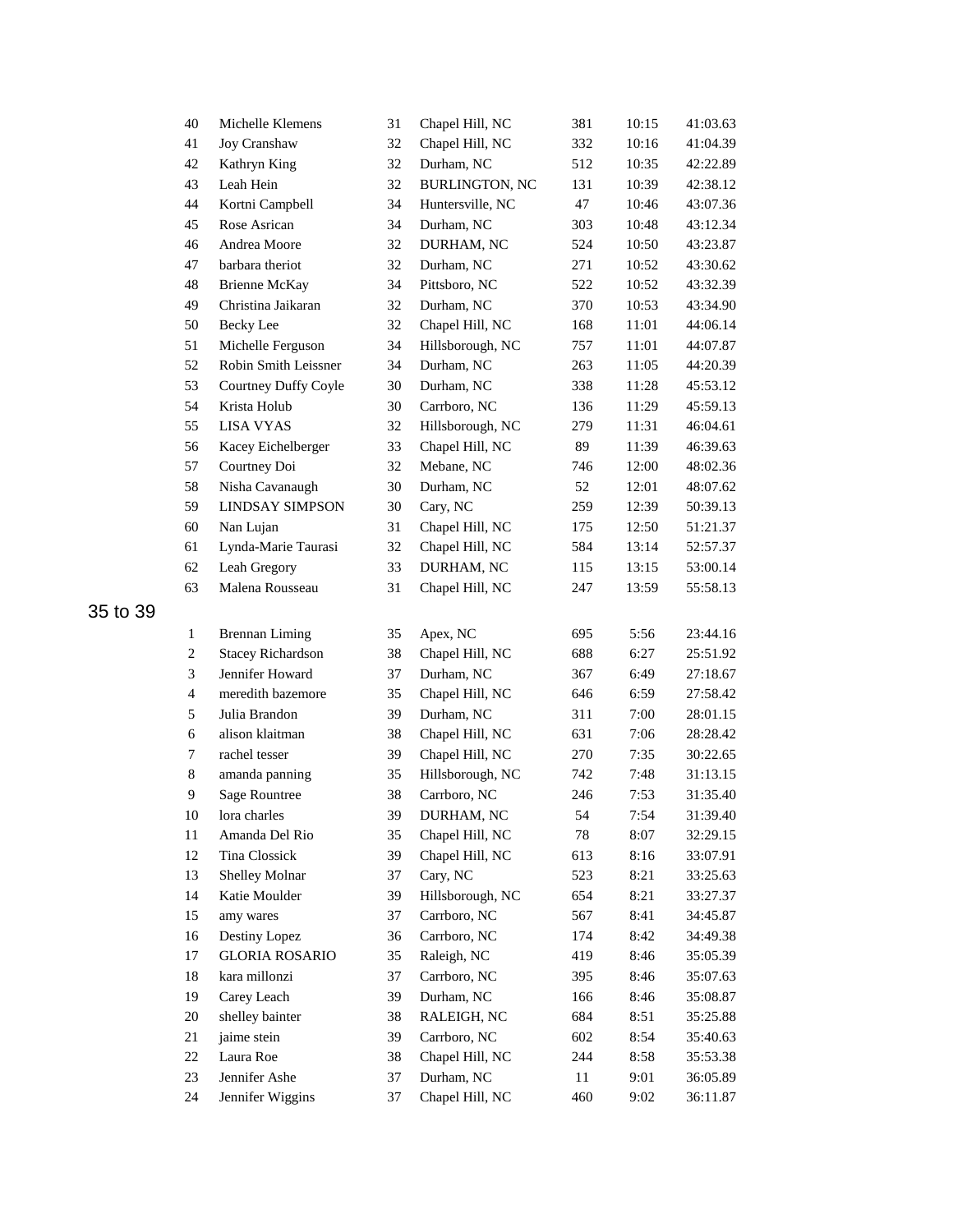| 25             | Jennifer Shapiro      | 39 | Chapel Hill, NC   | 539          | 9:07  | 36:31.64   |
|----------------|-----------------------|----|-------------------|--------------|-------|------------|
| 26             | <b>Christy Dodson</b> | 37 | Chapel Hill, NC   | 488          | 9:09  | 36:37.37   |
| 27             | Rebecca Richard       | 35 | Chapel Hill, NC   | 536          | 9:14  | 36:58.86   |
| 28             | Sandra Woolson        | 36 | Chapel Hill, NC   | 704          | 9:18  | 37:16.36   |
| 29             | Christy Smith         | 38 | Chapel Hill, NC   | 540          | 9:34  | 38:18.15   |
| 30             | Erica Berggren        | 35 | Chapel Hill, NC   | 27           | 9:46  | 39:08.15   |
| 31             | krista reddington     | 37 | Hillsborough, NC  | 236          | 9:51  | 39:27.37   |
| 32             | Melanie Sullivan      | 39 | Chapel Hill, NC   | 561          | 10:05 | 40:21.14   |
| 33             | <b>Tarry Payton</b>   | 35 | Durham, NC        | 407          | 10:11 | 40:48.66   |
| 34             | <b>JULIE STUTTS</b>   | 37 | Rocky Mount, NC   | 439          | 10:22 | 41:32.88   |
| 35             | martina kavarona      | 39 | Chapel Hill, NC   | 674          | 10:37 | 42:30.36   |
| 36             | Sara Faccidomo        | 35 | Chapel Hill, NC   | 599          | 10:45 | 43:02.87   |
| 37             | Koren Austin          | 37 | Raleigh, NC       | 305          | 10:48 | 43:12.64   |
| 38             | Jennifer Strobel      | 37 | Durham, NC        | 438          | 10:53 | 43:33.37   |
| 39             | Denean Brooks         | 39 | Hillsborough, NC  | 314          | 11:01 | 44:05.40   |
| 40             | Christina Drew        | 38 | Durham, NC        | 86           | 11:10 | 44:42.14   |
| 41             | marianne massey       | 38 | Chapel Hill, NC   | 520          | 11:11 | 44:44.88   |
| 42             | <b>LISA TAYLOR</b>    | 36 | Efland, NC        | 269          | 11:12 | 44:49.13   |
| 43             | Joanne Simon          | 38 | <b>GRAHAM, NC</b> | 258          | 11:13 | 44:52.64   |
| 44             | Kim Manturuk          | 39 | Chapel Hill, NC   | 623          | 11:14 | 44:59.37   |
| 45             | amy plymale           | 37 | Carrboro, NC      | 703          | 11:22 | 45:31.13   |
| 46             | Noelle Tune           | 39 | Carrboro, NC      | 446          | 11:40 | 46:43.16   |
| 47             | Catherine Darrow      | 39 | Carrboro, NC      | 333          | 11:40 | 46:43.38   |
| 48             | <b>Stacy Tantum</b>   | 38 | Durham, NC        | 443          | 11:45 | 47:00.13   |
| 49             | laura deloye          | 38 | Hillsborough, NC  | 574          | 11:50 | 47:20.38   |
| 50             | Cynthia Daugherty     | 37 | Raleigh, NC       | 72           | 11:58 | 47:54.14   |
| 51             | Rebecca Von Hoene     | 37 | <b>GRAHAM, NC</b> | 556          | 12:02 | 48:11.10   |
| 52             | Kathleen Colville     | 36 | Efland, NC        | 60           | 12:03 | 48:12.07   |
| 53             | Susan Morrison        | 39 | Durham, NC        | 209          | 12:22 | 49:28.39   |
| 54             | Shannon Cox           | 35 | <b>GRAHAM, NC</b> | 712          | 13:07 | 52:30.65   |
| 55             | Laurie Abler          | 35 | Chapel Hill, NC   | $\mathbf{1}$ | 13:59 | 55:58.15   |
| 56             | Christy Walker        | 35 | Morrisville, NC   | 282          | 15:39 | 1:02:37.62 |
|                |                       |    |                   |              |       |            |
| $\mathbf{1}$   | Jessica Lee           | 41 | Chapel Hill, NC   | 169          | 7:19  | 29:19.42   |
| $\overline{c}$ | caren mangarelli      |    | 40 DURHAM, NC     | 517          | 7:35  | 30:23.41   |
| $\sqrt{3}$     | May Bryan             | 40 | Chapel Hill, NC   | 726          | 7:39  | 30:36.42   |
| $\overline{4}$ | Amy Chambless         | 41 | Carrboro, NC      | 484          | 7:42  | 30:49.65   |
| 5              | Sonia Davis           | 44 | Chapel Hill, NC   | 75           | 7:46  | 31:05.43   |
| 6              | Sheri Mouw            | 43 | Chapel Hill, NC   | 399          | 8:15  | 33:01.64   |
| 7              | <b>Stacey Iacono</b>  | 44 | Pittsboro, NC     | 568          | 8:16  | 33:07.42   |
| $\,8\,$        | Sundae Lewis          | 44 | Cary, NC          | 172          | 8:17  | 33:09.40   |
| 9              | Carolyn Morris        | 42 | Chapel Hill, NC   | 204          | 8:28  | 33:55.63   |
| 10             | Laura Van Sant        | 44 | Chapel Hill, NC   | 450          | 8:29  | 33:58.87   |
| 11             | Sharon Shofer         | 42 | Chapel Hill, NC   | 428          | 8:31  | 34:04.37   |
| 12             | Michelle Hickerson    | 41 | Chapel Hill, NC   | 134          | 8:35  | 34:20.38   |
| 13             | Lisa Tarantino        | 43 | Chapel Hill, NC   | 543          | 8:41  | 34:44.11   |
| 14             | <b>Tracy Eldred</b>   | 40 | Carrboro, NC      | 341          | 8:43  | 34:56.12   |
| 15             | Jodi Beetham          | 44 | Chapel Hill, NC   | 24           | 8:44  | 34:59.36   |
| 16             | Amy Williams          | 41 | Chapel Hill, NC   | 464          | 8:55  | 35:41.63   |
|                |                       |    |                   |              |       |            |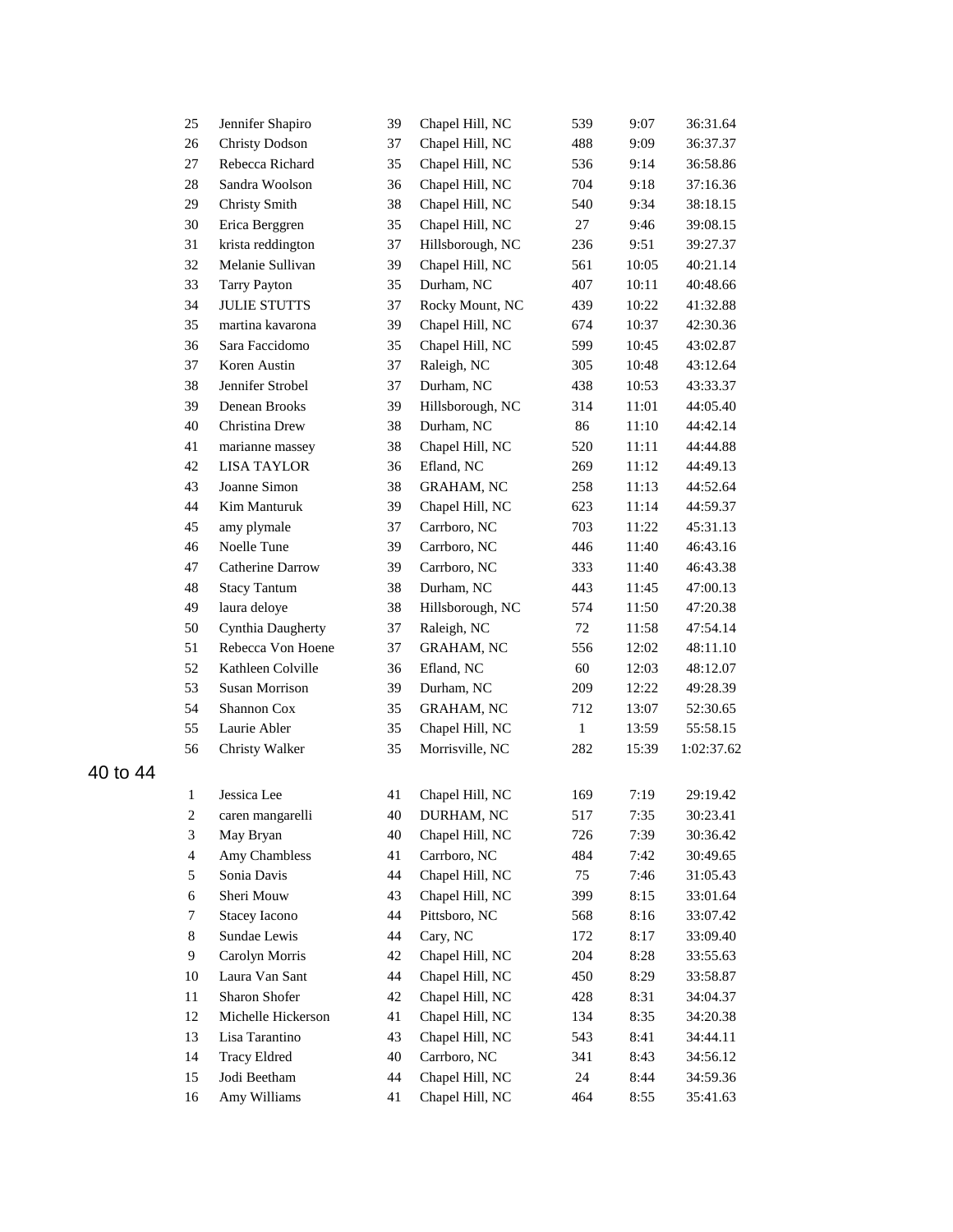| 17                      | Jennifer Martin          | 40 | Raleigh, NC           | 387     | 9:13  | 36:54.15   |
|-------------------------|--------------------------|----|-----------------------|---------|-------|------------|
| 18                      | <b>Elizabeth Towe</b>    | 44 | Carrboro, NC          | 445     | 9:15  | 37:02.62   |
| 19                      | Lynne McGibbon           | 44 | Carrboro, NC          | 186     | 9:19  | 37:19.12   |
| 20                      | Heidi Reynolds           | 40 | DURHAM, NC            | 415     | 9:27  | 37:50.89   |
| 21                      | joanna lauen             | 40 | Carrboro, NC          | 514     | 9:30  | 38:03.61   |
| 22                      | Michelle Cawley          | 40 | Chapel Hill, NC       | 483     | 9:40  | 38:42.64   |
| 23                      | Jeness Campbell          | 41 | Durham, NC            | 46      | 9:41  | 38:44.40   |
| 24                      | Dionne Fortner           | 41 | Clayton, NC           | 673     | 9:41  | 38:45.88   |
| 25                      | kim glenn                | 41 | Hillsborough, NC      | 693     | 9:41  | 38:45.91   |
| 26                      | Jill Hunter              | 40 | Chapel Hill, NC       | 141     | 9:54  | 39:36.36   |
| 27                      | Carolyn Kern             | 40 | Chapel Hill, NC       | 377     | 10:00 | 40:02.63   |
| 28                      | laurie krieger           | 41 | Chapel Hill, NC       | 644     | 10:03 | 40:15.15   |
| 29                      | Christelle Douillet      | 43 | Chapel Hill, NC       | 337     | 10:10 | 40:41.13   |
| 30                      | Katherine Michael        | 41 | MARFA, TX             | 189     | 10:16 | 41:08.39   |
| 31                      | rebecca dye              | 40 | Chapel Hill, NC       | 340     | 10:18 | 41:14.88   |
| 32                      | Dana Hanson-Baldauf      | 41 | Chapel Hill, NC       | 125     | 10:20 | 41:20.37   |
| 33                      | Meg Genderson            | 42 | Chapel Hill, NC       | 692     | 10:22 | 41:28.11   |
| 34                      | Kathi Gillaspy           | 41 | Raleigh, NC           | 103     | 10:35 | 42:20.13   |
| 35                      | priscilla kilts          | 43 | Durham, NC            | 593     | 10:39 | 42:40.41   |
| 36                      | Lisa Croucher            | 43 | Carrboro, NC          | 724     | 10:45 | 43:02.14   |
| 37                      | DeWana Anderson          | 44 | Carrboro, NC          | $\,8\,$ | 10:50 | 43:22.63   |
| 38                      | Tara Allden              | 42 | Pittsboro, NC         | 620     | 11:09 | 44:37.13   |
| 39                      | Julia Wertley-Rotenberry | 40 | Chapel Hill, NC       | 455     | 11:09 | 44:37.63   |
| 40                      | Ellen de Graffenreid     | 41 | Pittsboro, NC         | 77      | 11:16 | 45:05.87   |
| 41                      | Karen Novy               | 44 | Durham, NC            | 737     | 11:23 | 45:35.11   |
| 42                      | srimathy gopalan         | 42 | Chapel Hill, NC       | 618     | 11:49 | 47:18.86   |
| 43                      | pamela birak             | 40 | Chapel Hill, NC       | 664     | 11:50 | 47:21.39   |
| 44                      | terry kern               | 43 | Chapel Hill, NC       | 566     | 11:52 | 47:29.14   |
| 45                      | Melissa Williams         | 42 | DURHAM, NC            | 291     | 11:59 | 47:59.65   |
| 46                      | Tonya Davis              | 41 | <b>BURLINGTON, NC</b> | 700     | 12:04 | 48:18.13   |
| 47                      | Elizabeth Cook           | 44 | Carrboro, NC          | 328     | 12:32 | 50:11.89   |
| 48                      | susie hansley            | 41 | Durham, NC            | 680     | 12:43 | 50:56.12   |
| 49                      | Denniz Zolnoun           | 43 | Carrboro, NC          | 299     | 12:58 | 51:55.89   |
| 50                      | <b>Christine Reed</b>    | 40 | Pittsboro, NC         | 414     | 12:58 | 51:56.11   |
| 51                      | becky cabrera            | 42 | Durham, NC            | 730     | 13:24 | 53:39.64   |
| 52                      | serena paddock           | 43 | Durham, NC            | 406     | 15:32 | 1:02:10.88 |
|                         |                          |    |                       |         |       |            |
| $\mathbf{1}$            | Leslie Morgan            | 46 | Chapel Hill, NC       | 203     | 6:33  | 26:13.91   |
| $\boldsymbol{2}$        | Sarah Strunk             | 45 | Durham, NC            | 266     | 7:02  | 28:11.42   |
| 3                       | carol barajas            | 46 | Cary, NC              | 678     | 7:23  | 29:34.17   |
| $\overline{\mathbf{4}}$ | <b>Susan Chesser</b>     | 48 | Durham, NC            | 320     | 7:23  | 29:34.66   |
| 5                       | Mary Szymkowski          | 48 | Cary, NC              | 267     | 7:27  | 29:50.41   |
| 6                       | Kari Wilkinson           | 49 | Mebane, NC            | 462     | 7:57  | 31:51.66   |
| 7                       | Cyndy Weeks              | 47 | Carrboro, NC          | 286     | 7:59  | 31:56.41   |
| 8                       | Susan Helm-Murtagh       | 46 | Chapel Hill, NC       | 132     | 8:00  | 32:00.40   |
| 9                       | Harriet Kinyamu          | 46 | Cary, NC              | 617     | 8:05  | 32:22.66   |
| 10                      | kate gerowitz            | 46 | Raleigh, NC           | 577     | 8:06  | 32:25.43   |
| 11                      | Sandra Christine         | 49 | Raleigh, NC           | 323     | 8:11  | 32:46.91   |
| 12                      | Paula Brennan            | 48 | Chapel Hill, NC       | 313     | 8:15  | 33:01.93   |
|                         |                          |    |                       |         |       |            |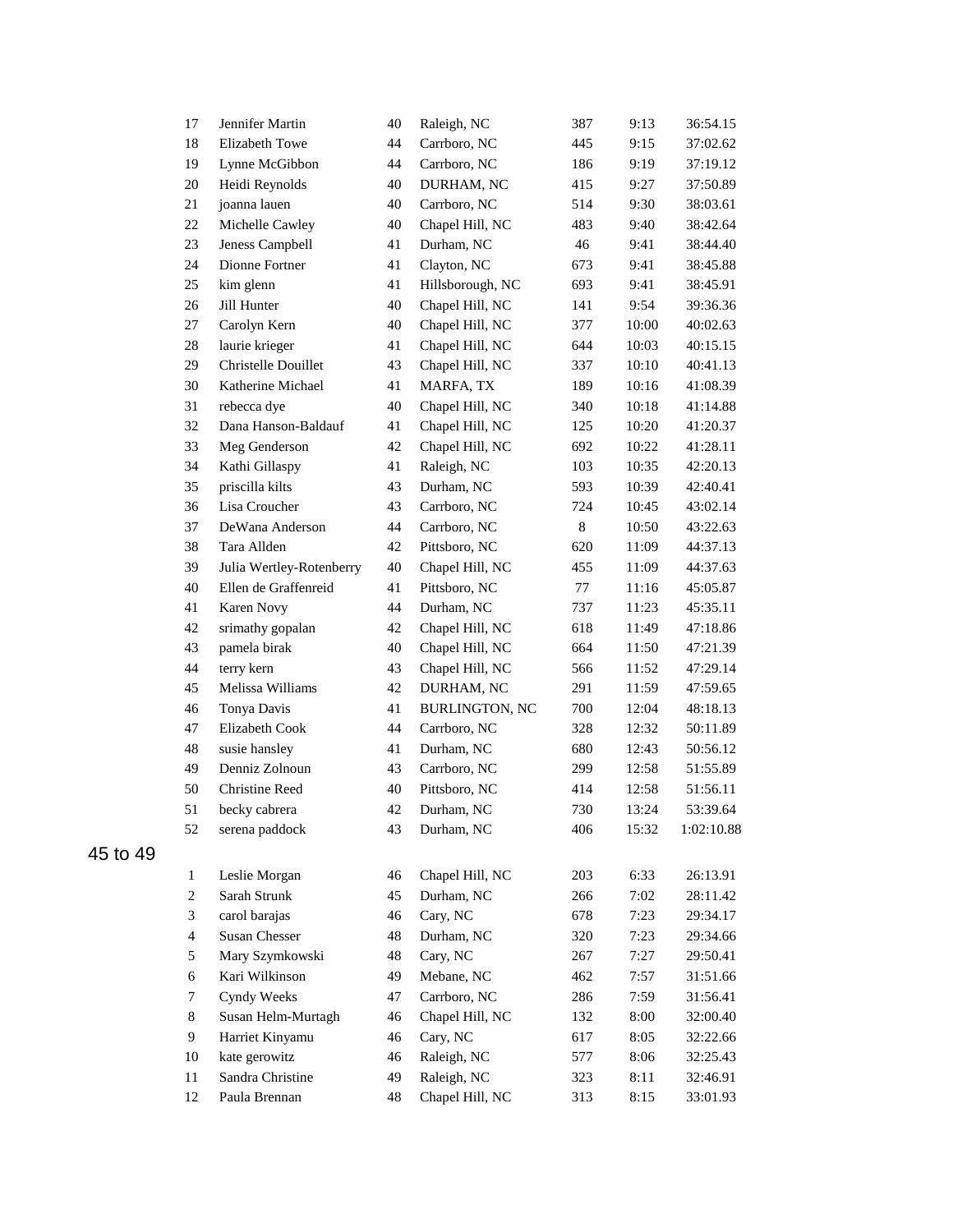| 13       | eleanor warner                      | 45       | Chapel Hill, NC               | 756           | 8:22           | 33:32.87               |
|----------|-------------------------------------|----------|-------------------------------|---------------|----------------|------------------------|
| 14       | dana gooden                         | 45       | Hillsborough, NC              | 107           | 8:23           | 33:35.13               |
| 15       | Kathy Matera                        | 48       | Chapel Hill, NC               | 181           | 8:28           | 33:54.14               |
| 16       | Catherine Lazorko                   | 46       | Carrboro, NC                  | 608           | 8:29           | 33:58.36               |
| 17       | Joyce Mineer                        | 45       | Bear Creek, NC                | 191           | 8:30           | 34:00.13               |
| 18       | Anne Cabell                         | 45       | Chapel Hill, NC               | 616           | 8:33           | 34:16.13               |
| 19       | Katrina Hemmerdinger                | 46       | Mebane, NC                    | 133           | 8:36           | 34:27.36               |
| 20       | Ana Passman                         | 45       | Raleigh, NC                   | 698           | 8:37           | 34:29.88               |
| 21       | Joanne Phillips                     | 46       | Raleigh, NC                   | 232           | 8:50           | 35:22.37               |
| 22       | Karla Moore                         | 49       | Chapel Hill, NC               | 754           | 8:53           | 35:33.40               |
| 23       | Lea Watson                          | 47       | Chapel Hill, NC               | 658           | 8:56           | 35:45.37               |
| 24       | Liz Buchman                         | 46       | Chapel Hill, NC               | 585           | 8:56           | 35:47.16               |
| 25       | Kelley Grogan                       | 46       | Chapel Hill, NC               | 119           | 9:00           | 36:01.87               |
| 26       | Julie Grill                         | 47       | Chapel Hill, NC               | 117           | 9:05           | 36:20.40               |
| 27       | Christine Cotton                    | 45       | Chapel Hill, NC               | 656           | 9:21           | 37:27.66               |
| 28       | Catherine Duncan                    | 46       | Carrboro, NC                  | 339           | 9:25           | 37:42.13               |
| 29       | maria la via                        | 47       | Chapel Hill, NC               | 751           | 9:25           | 37:42.37               |
| 30       | Lori Carswell                       | 48       | Chapel Hill, NC               | 50            | 9:25           | 37:43.40               |
| 31       | <b>Karen Goss</b>                   | 47       | Chapel Hill, NC               | 111           | 9:51           | 39:26.65               |
| 32       | mary kay schroter                   | 45       | CARY, NC                      | 750           | 9:53           | 39:34.88               |
| 33       | <b>Susie Gilbert</b>                | 49       | DURHAM, NC                    | 635           | 9:54           | 39:36.77               |
| 34       | Dawn Vaughan                        | 46       | Chapel Hill, NC               | 451           | 10:03          | 40:12.37               |
| 35       | mary samouelian                     | 45       | CARY, NC                      | 603           | 10:03          | 40:12.89               |
| 36       | Lisa Welborn                        | 45       | Durham, NC                    | 559           | 10:09          | 40:40.12               |
| 37       | Karyn Hede                          | 46       | Chapel Hill, NC               | 354           | 10:11          | 40:46.87               |
| 38       | Maureen Cunningham                  | 47       | Hillsborough, NC              | 70            | 10:18          | 41:15.39               |
| 39       | Robin Wiegerink                     | 47       | Chapel Hill, NC               | 459           | 10:20          | 41:20.63               |
| 40       | Debra Fields                        | 48       | Hillsborough, NC              | 489           | 10:25          | 41:41.11               |
| 41       | Kim Boggess                         | 46       | Chapel Hill, NC               | 37            | 10:26          | 41:46.39               |
| 42       | julie bunce                         | 46       | Chapel Hill, NC               | 588           | 10:28          | 41:55.39               |
| 43       | Sharon Updike                       | 48       | Chapel Hill, NC               | 448           | 10:30          | 42:00.39               |
| 44       | <b>ALEXANDRA GARCIA-0</b>           | 48       | Durham, NC                    | 634           | 10:30          | 42:03.62               |
| 45       | Sue Jackson                         | 46       |                               | 146           | 10:47          |                        |
| 46       | <b>Cathy Howes</b>                  | 49       | Chapel Hill, NC               | 138           | 10:48          | 43:11.36<br>43:12.36   |
| 47       | Kelli Jackson                       | 48       | Chapel Hill, NC               | 508           | 10:48          | 43:15.12               |
| 48       | Anne Latour                         | 49       | Cary, NC<br>Cary, NC          | 164           | 10:51          | 43:26.37               |
| 49       | Sharla Coleman                      | 48       | Chapel Hill, NC               | 326           | 10:54          | 43:38.88               |
| 50       | <b>Tammy Rice</b>                   | 45       | Mebane, NC                    | 535           | 11:04          | 44:17.12               |
| 51       | Naomi Newman                        |          | Efland, NC                    |               |                |                        |
|          | Susan Hogue                         | 46       | Chapel Hill, NC               | 216           | 11:22          | 45:29.87               |
| 52<br>53 |                                     | 46<br>49 | Calabash, NC                  | 135<br>$88\,$ | 11:22<br>11:28 | 45:32.87               |
| 54       | Kathy Duford<br>mia xavier          | 46       | Chapel Hill, NC               | 551           |                | 45:54.39<br>46:00.37   |
| 55       | Tammy Ward                          |          | Raleigh, NC                   | 607           | 11:30<br>11:33 |                        |
|          | Sharon Murray                       | 47       |                               |               |                | 46:12.86               |
| 56<br>57 |                                     | 47       | Chapel Hill, NC<br>Durham, NC | 705           | 11:38          | 46:34.37               |
| 58       | Jennifer Wayson<br>Joan Pendergraph | 45<br>47 | Durham, NC                    | 549<br>589    | 11:43          | 46:55.61               |
|          | Anna Herman-Giddens                 |          | Pittsboro, NC                 |               | 11:59          | 47:57.39               |
| 59<br>60 | lisa thompson-resnick               | 49<br>46 | Durham, NC                    | 356<br>563    | 12:01<br>15:43 | 48:05.16<br>1:02:52.37 |
|          |                                     |          |                               |               |                |                        |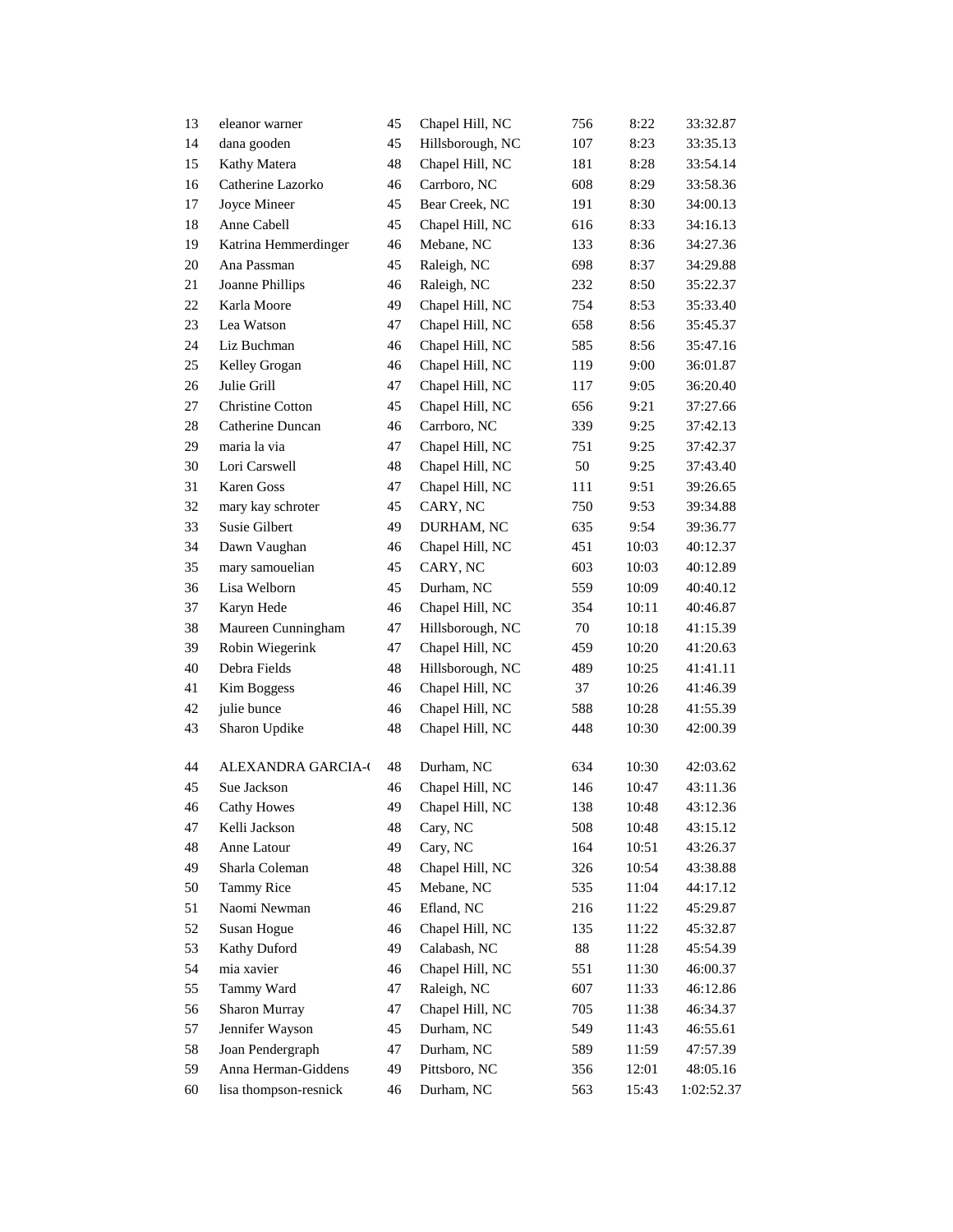|          | $\mathbf{1}$                | Dana Lebo               | 51 | Chapel Hill, NC  | 661 | 7:41  | 30:47.42   |
|----------|-----------------------------|-------------------------|----|------------------|-----|-------|------------|
|          | $\boldsymbol{2}$            | Sheri Branson           | 53 | Chapel Hill, NC  | 681 | 7:51  | 31:28.91   |
|          | $\ensuremath{\mathfrak{Z}}$ | Jaye Meyer              | 50 | Chapel Hill, NC  | 188 | 8:26  | 33:46.62   |
|          | $\overline{4}$              | Vivian Li               | 53 | Durham, NC       | 382 | 8:40  | 34:43.15   |
|          | 5                           | Kathy Coulter           | 51 | Chapel Hill, NC  | 65  | 8:58  | 35:54.86   |
|          | 6                           | Carmen Lewis            | 50 | Chapel Hill, NC  | 657 | 9:15  | 37:00.38   |
|          | $\tau$                      | debi cheek              | 51 | Durham, NC       | 721 | 9:25  | 37:41.13   |
|          | $\,8$                       | <b>Tracy Parham</b>     | 50 | Chapel Hill, NC  | 753 | 10:41 | 42:48.62   |
|          | $\overline{9}$              | Kathleen O'Loughlin     | 51 | Chapel Hill, NC  | 224 | 10:45 | 43:01.89   |
|          | 10                          | Nana Morelli            | 52 | Chapel Hill, NC  | 200 | 11:10 | 44:43.38   |
|          | 11                          | Julie Kimbell           | 50 | Chapel Hill, NC  | 155 | 11:15 | 45:00.37   |
|          | 12                          | Deb Greene              | 54 | Chapel Hill, NC  | 349 | 11:16 | 45:06.63   |
|          | 13                          | Megan Wilson            | 51 | DURHAM, NC       | 293 | 11:17 | 45:10.90   |
|          | 14                          | Lorraine Richards Bornn | 50 | Hillsborough, NC | 239 | 11:18 | 45:16.63   |
|          | 15                          | Mary Buonfiglio         | 50 | Chapel Hill, NC  | 316 | 11:29 | 45:58.14   |
|          | 16                          | Diana McElroy           | 50 | Chapel Hill, NC  | 521 | 11:37 | 46:29.13   |
|          | 17                          | Kim Dawson              | 53 | Carrboro, NC     | 76  | 11:37 | 46:29.14   |
|          | $18\,$                      | Deborah Huynh           | 53 | Mebane, NC       | 504 | 11:48 | 47:15.63   |
|          | 19                          | Alma Harrewijn          | 52 | Pittsboro, NC    | 494 | 12:07 | 48:29.37   |
|          | 20                          | Penny Rich              | 52 | Chapel Hill, NC  | 238 | 14:08 | 56:35.62   |
|          | 21                          | teresa johnson          | 53 | Durham, NC       | 729 | 14:42 | 58:49.38   |
|          | $22\,$                      | Kate Colburn            | 54 | Carrboro, NC     | 485 | 14:45 | 59:03.65   |
|          | 23                          | Susan Hoerger           | 50 | Chapel Hill, NC  | 363 | 14:46 | 59:04.14   |
| 55 to 59 |                             |                         |    |                  |     |       |            |
|          | 1                           | Doris Alexander         | 55 | Carrboro, NC     | 301 | 7:23  | 29:35.18   |
|          | $\boldsymbol{2}$            | Shelly Bloom            | 58 | DURHAM, NC       | 473 | 7:47  | 31:12.41   |
|          | 3                           | leslie HOMES            | 58 | Raleigh, NC      | 365 | 8:46  | 35:04.13   |
|          | $\overline{\mathbf{4}}$     | Lynn Briggs             | 55 | Mebane, NC       | 477 | 9:31  | 38:08.38   |
|          | 5                           | Joan Boone              | 58 | Efland, NC       | 39  | 9:43  | 38:56.89   |
|          | 6                           | Nancy Margolin          | 57 | Carrboro, NC     | 386 | 10:07 | 40:30.87   |
|          | 7                           | Carolyn Levy            | 56 | Chapel Hill, NC  | 652 | 10:12 | 40:49.14   |
|          | $\,8\,$                     | Jean Hetherington       | 59 | Chapel Hill, NC  | 359 | 10:39 | 42:40.87   |
|          | 9                           | Honor Wolfe             | 55 | Chapel Hill, NC  | 295 | 10:50 | 43:23.40   |
|          | 10                          | Debbie Morse            | 59 | Durham, NC       | 594 | 10:52 | 43:29.87   |
|          | $11\,$                      | <b>Tracey West</b>      | 58 | Chapel Hill, NC  | 456 | 11:10 | 44:43.37   |
|          | 12                          | nancy chescheir         | 56 | Chapel Hill, NC  | 697 | 12:01 | 48:06.13   |
|          | 13                          | Julie Horton            | 55 | Chapel Hill, NC  | 137 | 12:01 | 48:07.66   |
|          | 14                          | diane hodor             | 58 | Cary, NC         | 564 | 12:04 | 48:18.62   |
|          | 15                          | Leslie Gura             | 57 | Chapel Hill, NC  | 120 | 13:35 | 54:23.38   |
|          | 16                          | Jo Ann Reeves           | 56 | Durham, NC       | 237 | 14:26 | 57:46.62   |
|          | 17                          | Debra Taylor            | 55 | Durham, NC       | 544 | 15:36 | 1:02:26.39 |
|          |                             |                         |    |                  |     |       |            |
| 60 to 64 |                             |                         |    |                  |     |       |            |
|          | $\mathbf{1}$                | Valerie Murrah          | 60 | Chapel Hill, NC  | 525 | 9:10  | 36:42.12   |
|          | $\boldsymbol{2}$            | kaye holder             | 61 | Raleigh, NC      | 611 | 9:21  | 37:25.88   |
|          | $\mathfrak{Z}$              | Sheelagh Anderson       | 64 | Chapel Hill, NC  | 560 | 9:28  | 37:56.36   |
|          | $\overline{4}$              | Lynne O'Brien           | 60 | Carrboro, NC     | 402 | 13:41 | 54:47.88   |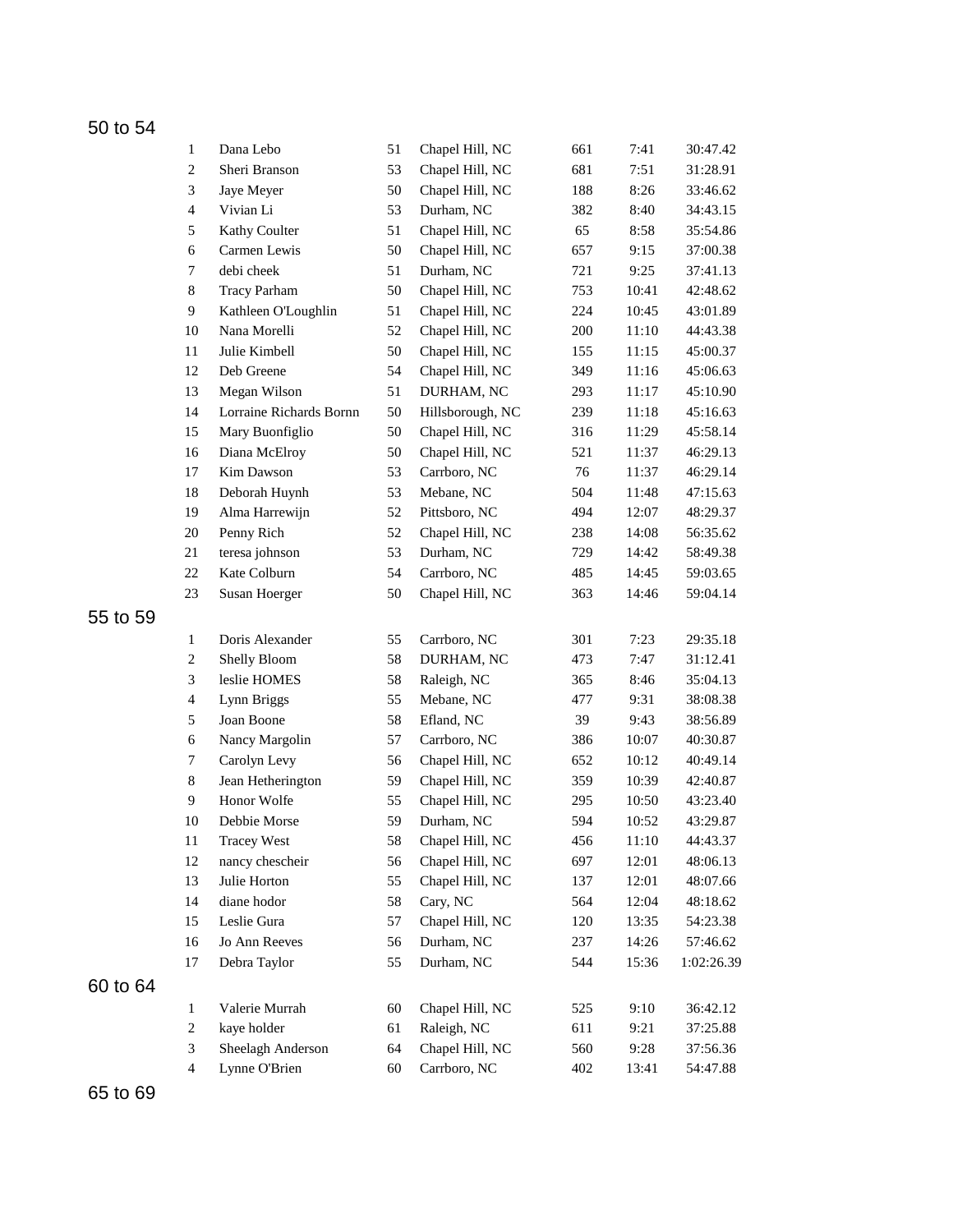|          | $\mathbf{1}$            | Margie Emshoff       | 65 | Chapel Hill, NC        | 578 | 12:02 | 48:11.40 |
|----------|-------------------------|----------------------|----|------------------------|-----|-------|----------|
| 70 to 74 |                         |                      |    |                        |     |       |          |
|          | $\mathbf{1}$            | Sharon Roggenbuck    | 72 | Hillsborough, NC       | 418 | 10:19 | 41:19.13 |
|          | $\boldsymbol{2}$        | Mary McKown          | 70 | Chapel Hill, NC        | 390 | 11:11 | 44:47.65 |
|          |                         |                      |    |                        |     |       |          |
| 5 to 9   |                         |                      |    |                        |     |       |          |
|          | $\mathbf{1}$            | Benjamin Hawley      | 8  | Chapel Hill, NC        | 128 | 8:10  | 32:42.40 |
|          | $\boldsymbol{2}$        | Joshua Cannon        | 9  | Chapel Hill, NC        | 318 | 8:41  | 34:47.13 |
|          | 3                       | Sean Michaels        | 9  | Durham, NC             | 650 | 10:05 | 40:23.37 |
|          | $\overline{4}$          | Zachary Gershon      | 9  | Chapel Hill, NC        | 101 | 10:49 | 43:19.90 |
|          | 5                       | Crosby Williams      | 9  | DURHAM, NC             | 289 | 11:59 | 47:59.65 |
| 10 to 14 |                         |                      |    |                        |     |       |          |
|          | $\mathbf{1}$            | Peter Williams       | 14 | Chapel Hill, NC        | 292 | 6:47  | 27:12.15 |
|          | $\mathbf{2}$            | Klaas van Kempen     | 10 | Chapel Hill, NC        | 276 | 7:10  | 28:41.40 |
|          | 3                       | Spencer Husen        | 13 | Hillsborough, NC       | 743 | 7:23  | 29:33.15 |
|          | $\overline{4}$          | Carson Grill         | 14 | Chapel Hill, NC        | 116 | 8:23  | 33:33.64 |
|          | 5                       | Ben Ingham           | 11 | Chapel Hill, NC        | 507 | 9:41  | 38:44.64 |
|          | $\sqrt{6}$              | Sam Sisk             | 14 | Chapel Hill, NC        | 432 | 9:50  | 39:20.38 |
|          | 7                       | evan rose            | 14 | Chapel Hill, NC        | 537 | 9:50  | 39:23.88 |
|          | 8                       | Eli Rose             | 13 | Chapel Hill, NC        | 579 | 9:50  | 39:23.90 |
|          | 9                       | andrew harris        | 11 | DURHAM, NC             | 552 | 10:00 | 40:02.11 |
|          | 10                      | tyler goldberger     | 13 | Raleigh, NC            | 707 | 10:16 | 41:06.39 |
|          | 11                      | <b>Mason Boggess</b> | 10 | Chapel Hill, NC        | 38  | 10:23 | 41:35.14 |
|          | 12                      | Agustin Fiorito Jr.  | 11 | Chapel Hill, NC        | 345 | 11:21 | 45:27.39 |
|          | 13                      | Jack Mountain        | 14 | Durham, NC             | 212 | 12:14 | 48:59.63 |
|          | 14                      | benji kemper         | 13 | Chapel Hill, NC        | 154 | 12:39 | 50:39.13 |
| 15 to 19 |                         |                      |    |                        |     |       |          |
|          | $\mathbf{1}$            | Jacob Hoerger        | 18 | Chapel Hill, NC        | 362 | 5:34  | 22:18.92 |
|          | $\overline{c}$          | Paul Noah            | 18 | Carrboro, NC           | 528 | 6:07  | 24:31.65 |
|          | 3                       | Zachary Cyr-Scully   | 16 | Chapel Hill, NC        | 643 | 6:20  | 25:23.17 |
|          | $\overline{\mathbf{4}}$ | Alex Werden          | 16 | Chapel Hill, NC        | 662 | 6:25  | 25:42.92 |
|          | 5                       | nathaniel michael    | 15 | Chapel Hill, NC        | 393 | 7:25  | 29:41.15 |
|          | 6                       | robert mackinnon     | 18 | Chapel Hill, NC        | 557 | 7:36  | 30:26.93 |
|          | 7                       | Michael Ghio         | 19 | Chapel Hill, NC        | 348 | 7:37  | 30:29.66 |
|          | $8\,$                   | chad cecil           | 15 | Efland, NC             | 666 | 7:54  | 31:37.68 |
|          | 9                       | Keegan Huynh         | 17 | Mebane, NC             | 506 | 7:57  | 31:48.40 |
|          | $10\,$                  | Forrest Jackson      | 16 | Durham, NC             | 369 | 8:01  | 32:05.90 |
|          | 11                      | Forrest Huynh        | 17 | Mebane, NC             | 505 | 8:05  | 32:20.66 |
|          | 12                      | Amir Sanii           | 19 | CARY, NC               | 250 | 8:12  | 32:49.90 |
|          | 13                      | <b>Brett Buchman</b> | 15 | Chapel Hill, NC        | 586 | 8:16  | 33:08.16 |
|          | 14                      | E. Shaun Schneider   | 15 | Pittsboro, NC          |     | 10:48 | 43:15.14 |
|          |                         |                      |    |                        | 423 |       |          |
| 20 to 24 |                         |                      |    |                        |     |       |          |
|          | $\mathbf{1}$            | Nick Krouse          | 23 | U of North Carolina, N | 689 | 5:41  | 22:46.66 |
|          | $\overline{c}$          | Ben Buck             | 21 | Chapel Hill, NC        | 478 | 6:16  | 25:08.91 |
|          | 3                       | brendan murray       | 23 | Chapel Hill, NC        | 659 | 6:27  | 25:51.18 |
|          | $\overline{4}$          | michael lang         | 22 | Chapel Hill, NC        | 163 | 7:29  | 29:58.90 |
|          | 5                       | curry wilkinson      | 21 | Mebane, NC             | 461 | 7:31  | 30:06.92 |
|          | $\sqrt{6}$              | Vahid Sanii          | 23 | CARY, NC               | 251 | 7:35  | 30:21.64 |
|          | 7                       | Ben Ivey             | 20 | Chapel Hill, NC        | 144 | 8:08  | 32:33.65 |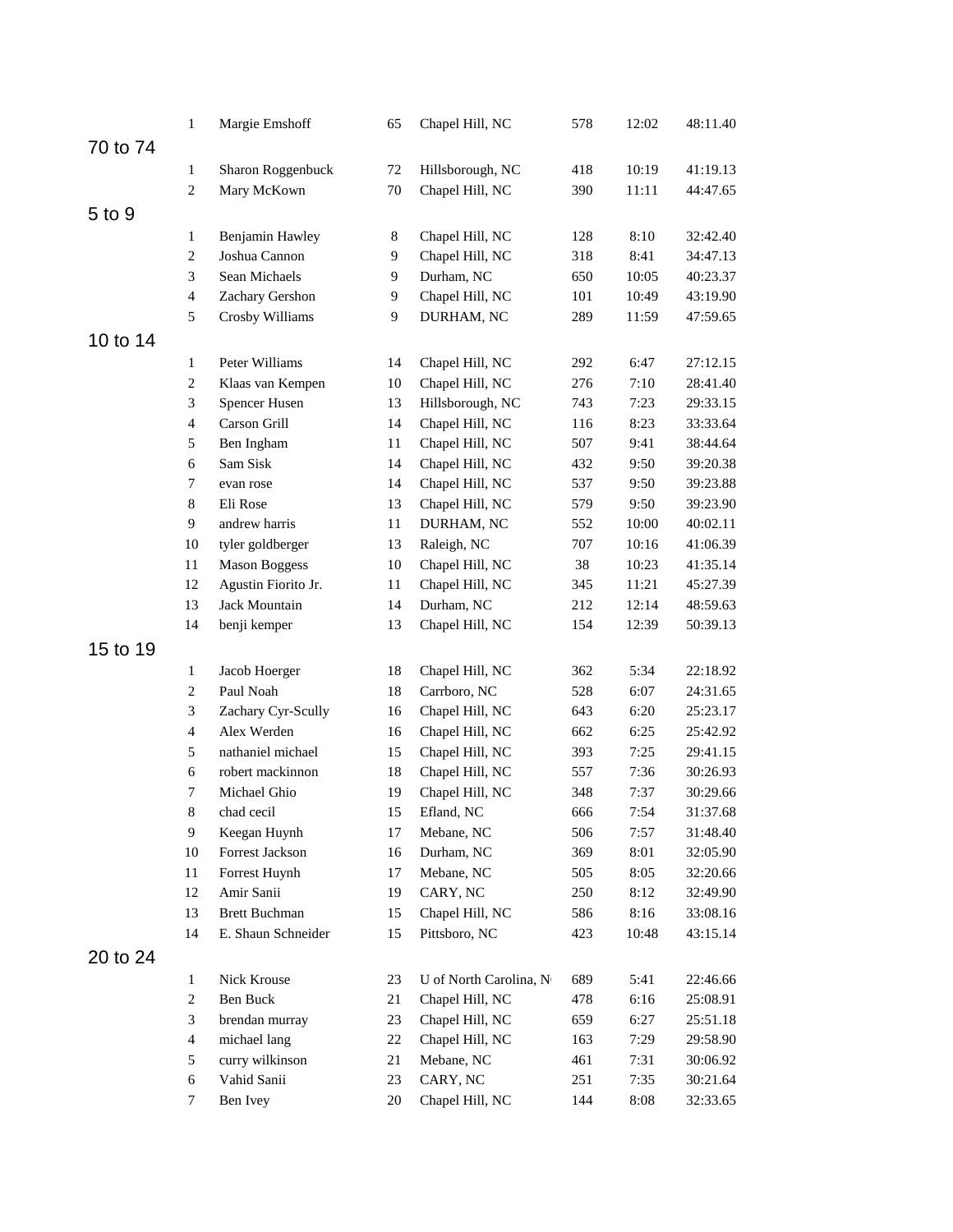|          | 8                | Benjamin Shaver            | 22     | Carrboro, NC     | 255            | 8:22  | 33:29.82 |
|----------|------------------|----------------------------|--------|------------------|----------------|-------|----------|
|          | 9                | Andres Villegas            | 20     | Durham, NC       | 453            | 10:20 | 41:22.88 |
| 25 to 29 |                  |                            |        |                  |                |       |          |
|          | 1                | Kevin Timp                 | 27     | Chapel Hill, NC  | 545            | 6:00  | 24:03.15 |
|          | $\boldsymbol{2}$ | <b>Jason Roberts</b>       | 27     | Hillsborough, NC | 241            | 6:29  | 25:58.15 |
|          | 3                | David DeFranza             | 28     | Chapel Hill, NC  | 487            | 6:47  | 27:10.66 |
|          | $\overline{4}$   | <b>Brett Albers</b>        | 25     | Chapel Hill, NC  | 687            | 7:07  | 28:31.15 |
|          | 5                | James Ladd Jr              | 26     | Carrboro, NC     | 161            | 7:09  | 28:39.65 |
|          | 6                | <b>Brian Breedlove</b>     | 26     | Raleigh, NC      | 476            | 7:20  | 29:22.41 |
|          | $\tau$           | Josh Haymond               | 25     | Raleigh, NC      | 129            | 7:49  | 31:20.68 |
|          | $8\,$            | Matt Bader                 | 28     | Durham, NC       | 15             | 8:07  | 32:28.90 |
|          | 9                | phillip harris             | 26     | CARY, NC         | 709            | 8:17  | 33:10.87 |
|          | 10               | William Smith              | 28     | Durham, NC       | 435            | 8:27  | 33:51.63 |
|          | 11               | Clayton Commander          | 28     | Chapel Hill, NC  | 327            | 8:35  | 34:24.86 |
|          | 12               | travis dove                | 29     | Carrboro, NC     | 571            | 8:45  | 35:00.12 |
|          | 13               | Jim Kelly                  | 26     | Chapel Hill, NC  | 153            | 8:45  | 35:01.63 |
|          | 14               | Victor Rocha               | 26     | Chapel Hill, NC  | 243            | 8:50  | 35:20.62 |
|          | 15               | justin kirschbrown         | $28\,$ | Chapel Hill, NC  | 759            | 8:55  | 35:43.63 |
|          | 16               | will stanley               | 26     | Chapel Hill, NC  | 609            | 8:58  | 35:55.14 |
|          | 17               | James Bedford              | 25     | Chapel Hill, NC  | 308            | 9:01  | 36:08.37 |
|          | 18               | ian martin                 | 28     | greensboro, NC   | 701            | 9:05  | 36:22.12 |
|          | 19               | luke costanza              | 25     | Chapel Hill, NC  | 734            | 9:08  | 36:33.13 |
|          | 20               | <b>Brian Adams</b>         | $28\,$ | Mebane, NC       | $\overline{c}$ | 9:10  | 36:43.61 |
|          | 21               | pierre fite-georgel        | $28\,$ | Carrboro, NC     | 731            | 9:11  | 36:45.12 |
|          | $22\,$           | George Clark               | 28     | Lumberton, NC    | 324            | 9:13  | 36:56.88 |
|          | 23               | <b>Brett Moore</b>         | 27     | Raleigh, NC      | 397            | 9:21  | 37:27.16 |
|          | 24               | Michael Murray             | 25     | Carrboro, NC     | 400            | 9:52  | 39:31.63 |
|          | 25               | sean macmullin             | 26     | Chapel Hill, NC  | 740            | 10:01 | 40:05.62 |
|          | 26               | robert hundley             | 29     | Durham, NC       | 691            | 10:42 | 42:51.14 |
|          | 27               | david morse                | 26     | Durham, NC       | 595            | 10:52 | 43:32.14 |
|          | 28               | Robert Albury              | 28     | Carrboro, NC     | 466            | 11:01 | 44:06.62 |
|          | 29               | Matt Herm                  | 29     | Durham, NC       | 638            | 11:15 | 45:01.13 |
|          | 30               | Christopher Higgins        | 25     | Carrboro, NC     | 497            | 11:19 | 45:18.12 |
|          | 31               | antonio torres             | 29     | Carrboro, NC     | 444            | 12:18 | 49:15.62 |
| 30 to 34 |                  |                            |        |                  |                |       |          |
|          | $\mathbf{1}$     | David Nash                 | 32     | Chapel Hill, NC  | 526            | 5:29  | 21:58.91 |
|          | $\boldsymbol{2}$ | aaron hale                 | 33     | Raleigh, NC      | 668            | 5:49  | 23:19.41 |
|          | 3                | john hinson                | 33     | Cary, NC         | 723            | 6:12  | 24:51.14 |
|          | $\overline{4}$   | Matthew Siedhoff           | 32     | Chapel Hill, NC  | 257            | 6:28  | 25:53.66 |
|          | 5                | Patrick Dillon             | 33     | Carrboro, NC     | 83             | 6:35  | 26:22.92 |
|          | 6                | Joey Pointer               | 33     | Chapel Hill, NC  | 614            | 7:05  | 28:23.65 |
|          | $\tau$           | Robert Irwin               | 33     | Carrboro, NC     | 368            | 7:12  | 28:49.66 |
|          | 8                | andrew mcconville          | 30     | Washington, DC   | 647            | 7:17  | 29:10.16 |
|          | 9                | Kimon Divaris              | 30     | Chapel Hill, NC  | 84             | 7:19  | 29:20.15 |
|          | 10               | Jacob Galbreath            | 32     | Burlington, VT   | 347            | 7:22  | 29:29.15 |
|          | 11               | Oren Abeles                | 31     | Carrboro, NC     | 583            | 7:23  | 29:33.93 |
|          | 12               | Randy Nonneman             | 33     | Durham, NC       | 220            | 7:25  | 29:40.16 |
|          | 13               | roberto martinez-velazquez | 32     | Chapel Hill, NC  | 747            | 7:30  | 30:03.66 |
|          | 14               | Nathan Kirkpatrick         | 33     | Durham, NC       | 380            | 7:30  | 30:04.65 |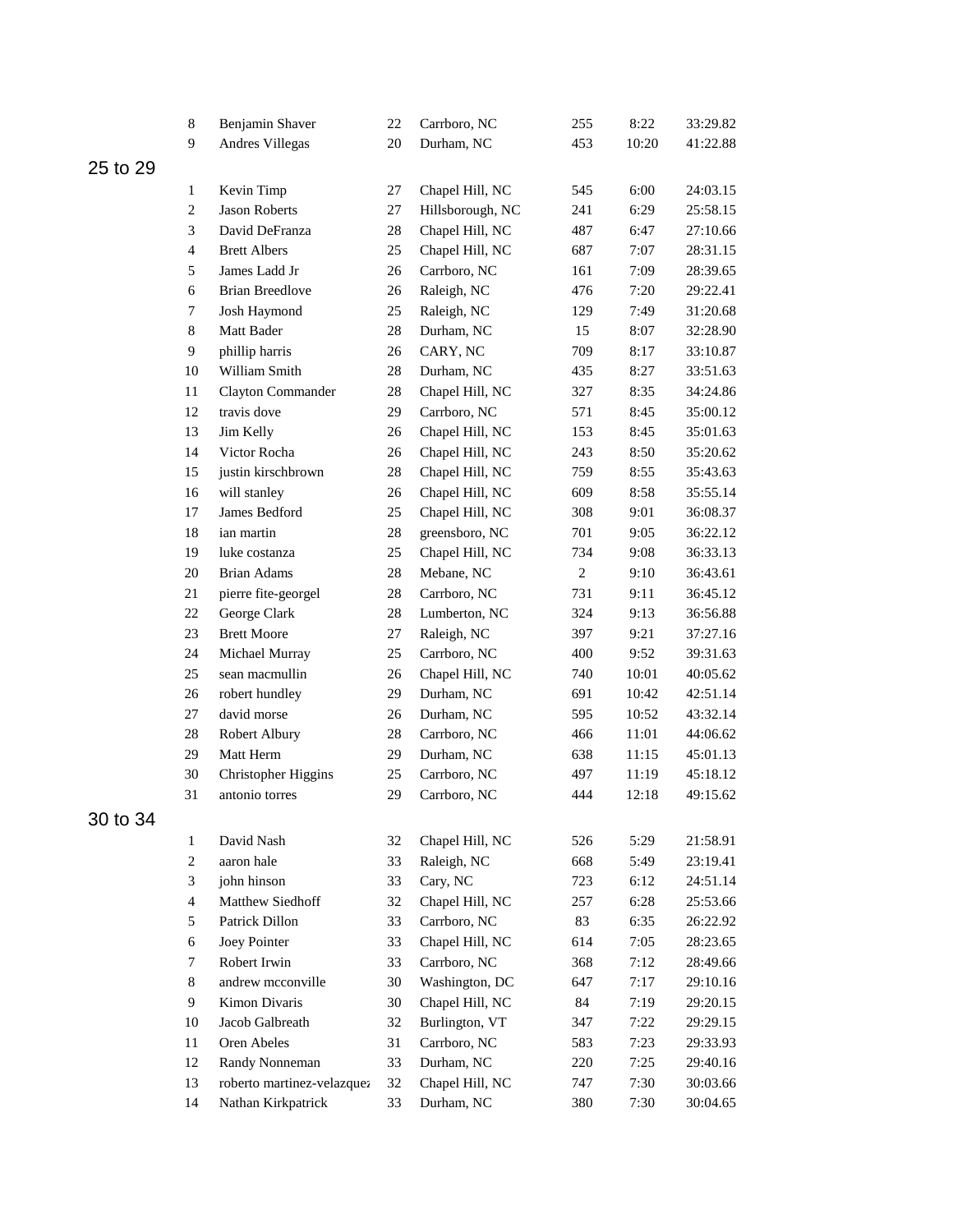| 15             | <b>Andrew Pearson</b>  | 34 | Carrboro, NC      | 531 | 7:37  | 30:29.16 |
|----------------|------------------------|----|-------------------|-----|-------|----------|
| 16             | Wyn Payton             | 34 | Durham, NC        | 408 | 7:38  | 30:34.90 |
| 17             | Anthony Markham        | 34 | Sanford, NC       | 179 | 7:39  | 30:37.90 |
| 18             | <b>Matthew Panning</b> | 34 | Hillsborough, NC  | 741 | 7:44  | 30:58.40 |
| 19             | Michael Mills          | 30 | Durham, NC        | 396 | 7:48  | 31:15.92 |
| $20\,$         | Jon McClanahan         | 32 | Durham, NC        | 388 | 7:50  | 31:21.15 |
| $21\,$         | Patrick Harris         | 33 | Clayton, NC       | 495 | 7:50  | 31:21.67 |
| 22             | alexander keil         | 30 | Chapel Hill, NC   | 639 | 7:52  | 31:30.40 |
| 23             | Christopher Heaney     | 33 | Carrboro, NC      | 130 | 7:58  | 31:53.44 |
| 24             | Victor Holland         | 33 | Mebane, NC        | 500 | 8:02  | 32:10.15 |
| 25             | thomas meunier         | 34 | Carrboro, NC      | 732 | 8:18  | 33:12.12 |
| 26             | Harper Gordek          | 33 | Durham, NC        | 109 | 8:18  | 33:16.90 |
| 27             | Jason Crockett         | 34 | DURHAM, NC        | 69  | 8:31  | 34:04.12 |
| 28             | Ryan Fox               | 32 | Durham, NC        | 96  | 8:35  | 34:24.87 |
| 29             | jeff clarke            | 33 | Raleigh, NC       | 715 | 8:54  | 35:36.64 |
| 30             | Alec Gilster           | 32 | Raleigh, NC       | 105 | 8:57  | 35:50.89 |
| 31             | David Matthews         | 34 | Carrboro, NC      | 182 | 9:23  | 37:34.87 |
| 32             | ryan woodruff          | 30 | Durham, NC        | 738 | 9:53  | 39:33.87 |
| 33             | Delvecchio Faison      | 34 | Durham, NC        | 92  | 9:58  | 39:52.37 |
| 34             | Roberto Blanco         | 33 | Carrboro, NC      | 31  | 10:15 | 41:02.38 |
| 35             | Richard Lee            | 33 | Chapel Hill, NC   | 171 | 11:01 | 44:06.13 |
| 36             | james mcnulty          | 30 | Whitsett, NC      | 391 | 11:31 | 46:07.13 |
| 37             | Nicholas Von Hoene     | 33 | <b>GRAHAM, NC</b> | 555 | 12:02 | 48:11.13 |
| 38             | <b>Steve Mansbery</b>  | 30 | Raleigh, NC       | 518 | 12:47 | 51:11.61 |
|                |                        |    |                   |     |       |          |
| $\mathbf{1}$   | Solomon Kobes          | 36 | Chapel Hill, NC   | 157 | 5:43  | 22:53.66 |
| $\overline{c}$ | Joseph Clancy          | 38 | Durham, NC        | 677 | 6:01  | 24:05.65 |
| $\sqrt{3}$     | german carmona rivero  | 35 | Carrboro, NC      | 591 | 6:04  | 24:18.16 |
| $\overline{4}$ | Peter Bove             | 36 | Durham, NC        | 309 | 6:28  | 25:52.65 |
| 5              | <b>Rick Woods</b>      | 35 | Chapel Hill, NC   | 296 | 6:41  | 26:46.92 |
| 6              | Cotton Bryan           | 38 | Chapel Hill, NC   | 727 | 6:52  | 27:29.08 |
| 7              | Jason Crawford         | 35 | Chapel Hill, NC   | 671 | 6:59  | 27:58.42 |
| $8\,$          | craig walker           | 37 | Durham, NC        | 283 | 7:00  | 28:03.43 |
| 9              | Daniel McKay           | 35 | Carrboro, NC      | 389 | 7:13  | 28:54.92 |
| 10             | Paul Dayton            | 38 | Carrboro, NC      | 645 | 7:15  | 29:04.91 |
| 11             | Jay Upchurch           | 35 | Chapel Hill, NC   | 720 | 7:20  | 29:22.91 |
| 12             | Ronald Garcia          | 37 | Chapel Hill, NC   | 99  | 7:20  | 29:23.16 |
| 13             | Josh Starmer           | 36 | Carrboro, NC      | 437 | 7:27  | 29:51.65 |
| 14             | Damon Seils            | 38 | Carrboro, NC      | 253 | 7:30  | 30:02.40 |
| 15             | Donald Rhoads          | 38 | Durham, NC        | 416 | 7:30  | 30:03.17 |
| 16             | Jon Odgers             | 37 | RALEIGH, NC       | 530 | 7:35  | 30:23.91 |
| 17             | Daniel Hirschman       | 38 | Chapel Hill, NC   | 582 | 7:39  | 30:39.66 |
| 18             | Craig Butt             | 35 | Durham, NC        | 479 | 7:45  | 31:02.14 |
| 19             | matt wellersdick       | 36 | Wilmington, NC    | 716 | 8:01  | 32:06.16 |
| $20\,$         | Noah Byrd              | 39 | Durham, NC        | 44  | 8:05  | 32:23.17 |
| 21             | Mauricio Del Rio       | 39 | Chapel Hill, NC   | 79  | 8:06  | 32:26.15 |
| 22             | <b>Dwight Barnes</b>   | 35 | Cary, NC          | 22  | 8:20  | 33:20.63 |
| 23             | Greg Lee               | 37 | Chapel Hill, NC   | 573 | 8:28  | 33:52.38 |
| 24             | <b>Scott Brandes</b>   | 39 | Chapel Hill, NC   | 40  | 8:29  | 33:58.13 |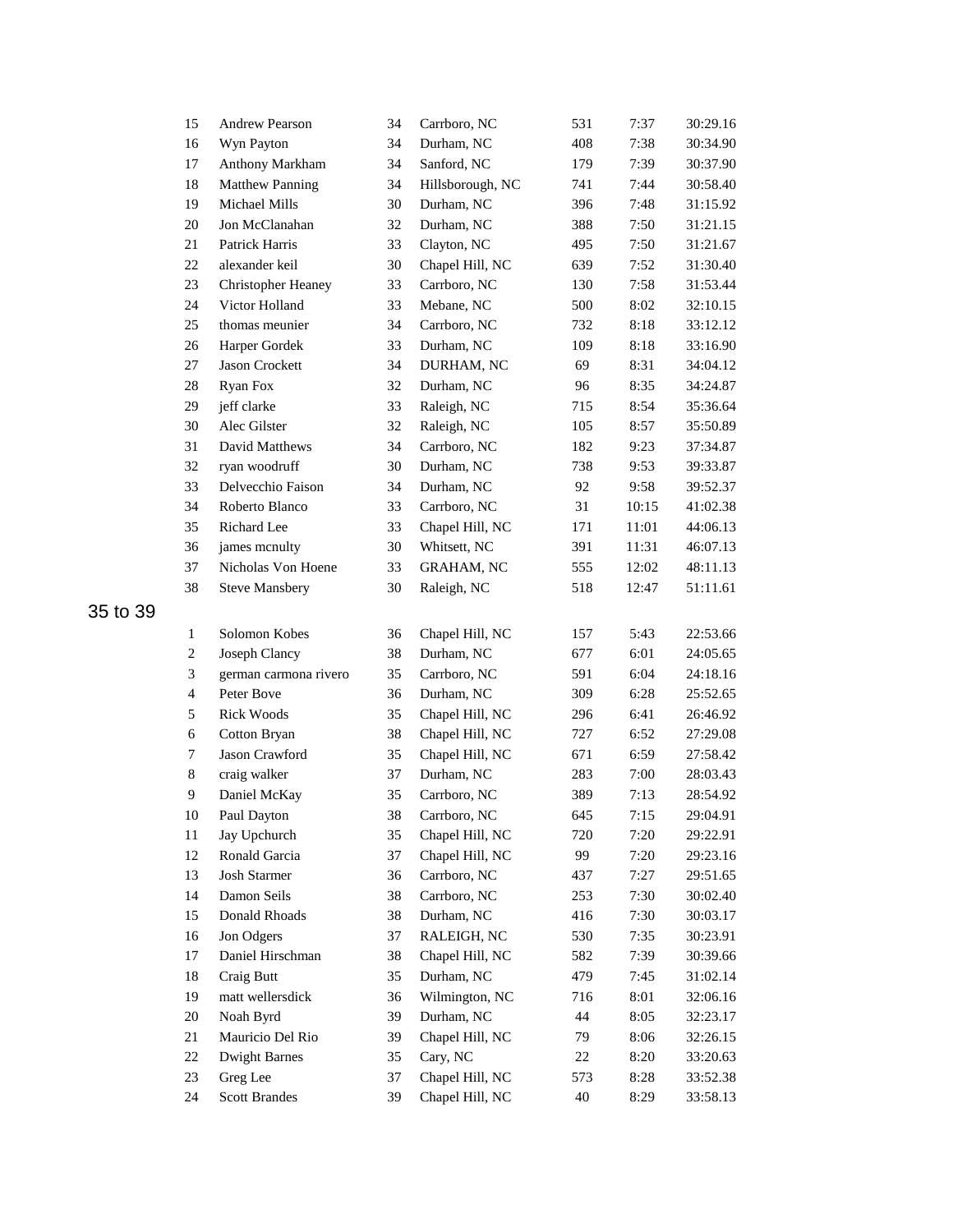| 25             | Aitor Canup            | 39 | <b>GRAHAM, NC</b>     | 48  | 8:33  | 34:16.38 |
|----------------|------------------------|----|-----------------------|-----|-------|----------|
| 26             | Brian Morgan           | 35 | Durham, NC            | 202 | 8:36  | 34:25.63 |
| 27             | David Andrews          | 35 | Carrboro, NC          | 9   | 8:40  | 34:41.89 |
| 28             | Eric Fish              | 38 | Chapel Hill, NC       | 600 | 8:42  | 34:51.86 |
| 29             | <b>Trevor Thompson</b> | 35 | Pittsboro, NC         | 728 | 8:43  | 34:53.88 |
| 30             | Nick Osborne           | 35 | Chapel Hill, NC       | 227 | 8:47  | 35:10.14 |
| 31             | matt abadie            | 36 | Durham, NC            | 719 | 9:03  | 36:15.36 |
| 32             | Kyle May               | 39 | Chapel Hill, NC       | 580 | 9:06  | 36:25.63 |
| 33             | lucas rugani           | 35 | DURHAM, NC            | 572 | 9:20  | 37:22.14 |
| 34             | Martin Leivers         | 36 | DURHAM, NC            | 682 | 9:23  | 37:34.88 |
| 35             | Mark Cavanaugh         | 37 | Chapel Hill, NC       | 51  | 9:27  | 37:51.87 |
| 36             | Daniel Crona           | 36 | Carrboro, NC          | 761 | 9:28  | 37:55.12 |
| 37             | guy hochman            | 36 | Durham, NC            | 694 | 9:43  | 38:54.13 |
| 38             | Jonathan Embler        | 35 | Durham, NC            | 342 | 9:43  | 38:54.39 |
| 39             | Chad Austin            | 37 | Raleigh, NC           | 304 | 9:59  | 39:57.89 |
| 40             | jason kralic           | 36 | Hillsborough, NC      | 159 | 10:03 | 40:15.62 |
| 41             | <b>Edward Barnes</b>   | 38 | Durham, NC            | 306 | 10:03 | 40:16.38 |
| 42             | Timothy O'Brien        | 39 | Chapel Hill, NC       | 222 | 10:14 | 40:57.38 |
| 43             | <b>Charles Powell</b>  | 39 | Pittsboro, NC         | 409 | 10:52 | 43:29.15 |
| 44             | Chris Sims             | 38 | Efland, NC            | 260 | 12:03 | 48:12.37 |
|                |                        |    |                       |     |       |          |
| $\mathbf{1}$   | Rob Benjamin           | 42 | Chapel Hill, NC       | 26  | 5:47  | 23:10.65 |
| $\overline{c}$ | Craig Heinly           | 42 | Chapel Hill, NC       | 597 | 5:51  | 23:26.11 |
| 3              | Tom Michael            | 41 | MARFA, TX             | 190 | 6:20  | 25:23.39 |
| $\overline{4}$ | Andrew Scribner        | 43 | DURHAM, NC            | 426 | 6:38  | 26:34.40 |
| 5              | Warren Grill           | 44 | Chapel Hill, NC       | 118 | 7:04  | 28:17.65 |
| 6              | Roy Bigler IV          | 43 | Siler City, NC        | 469 | 7:10  | 28:40.90 |
| 7              | Nathan Bearman         | 41 | Chapel Hill, NC       | 468 | 7:14  | 28:57.67 |
| $8\,$          | Eric Savage            | 40 | Chapel Hill, NC       | 421 | 7:20  | 29:24.39 |
| $\mathbf{9}$   | Christopher Blue       | 43 | Chapel Hill, NC       | 34  | 7:21  | 29:27.61 |
| 10             | David DeVries          | 42 | Chapel Hill, NC       | 752 | 7:23  | 29:32.41 |
| 11             | Jeff Fisher            | 40 | <b>GRAHAM, NC</b>     | 95  | 7:25  | 29:43.89 |
| 12             | Marvin Hembrick        | 42 | Durham, NC            | 355 | 7:26  | 29:45.41 |
| 13             | Jim Rosensteel         | 42 | Cary, NC              | 245 | 7:26  | 29:47.42 |
| 14             | Jody Thomas            | 40 | Chapel Hill, NC       | 272 | 7:46  | 31:05.66 |
| 15             | Michael Schaal         | 42 | Durham, NC            | 252 | 7:56  | 31:47.66 |
| 16             | John Wadman            | 40 | Chapel Hill, NC       | 280 | 7:57  | 31:48.92 |
| 17             | Mike Mineer            | 43 | Bear Creek, NC        | 192 | 7:58  | 31:54.91 |
| 18             | Etan Gumerman          | 42 | Chapel Hill, NC       | 612 | 8:00  | 32:00.17 |
| 19             | Andrew Werden          | 44 | Chapel Hill, NC       | 660 | 8:00  | 32:01.65 |
| 20             | <b>BEN BARKER</b>      | 41 | Durham, NC            | 667 | 8:03  | 32:12.65 |
| 21             | Marc Desormeau         | 41 | Chapel Hill, NC       | 81  | 8:10  | 32:41.67 |
| 22             | Scott Shofer           | 43 | Chapel Hill, NC       | 427 | 8:12  | 32:50.66 |
| 23             | James Balfour          | 41 | Mebane, NC            | 19  | 8:13  | 32:53.92 |
| 24             | andrew foster          | 42 | Chapel Hill, NC       | 346 | 8:23  | 33:33.37 |
| 25             | Chris Cook             | 40 | Raleigh, NC           | 61  | 8:31  | 34:05.65 |
| 26             | michael garner         | 44 | <b>BURLINGTON, NC</b> | 622 | 8:38  | 34:35.89 |
| 27             | Phil Hammond           | 43 | Chapel Hill, NC       | 124 | 8:40  | 34:41.11 |
| 28             | Nathan Ward            | 42 | Raleigh, NC           | 606 | 8:56  | 35:45.62 |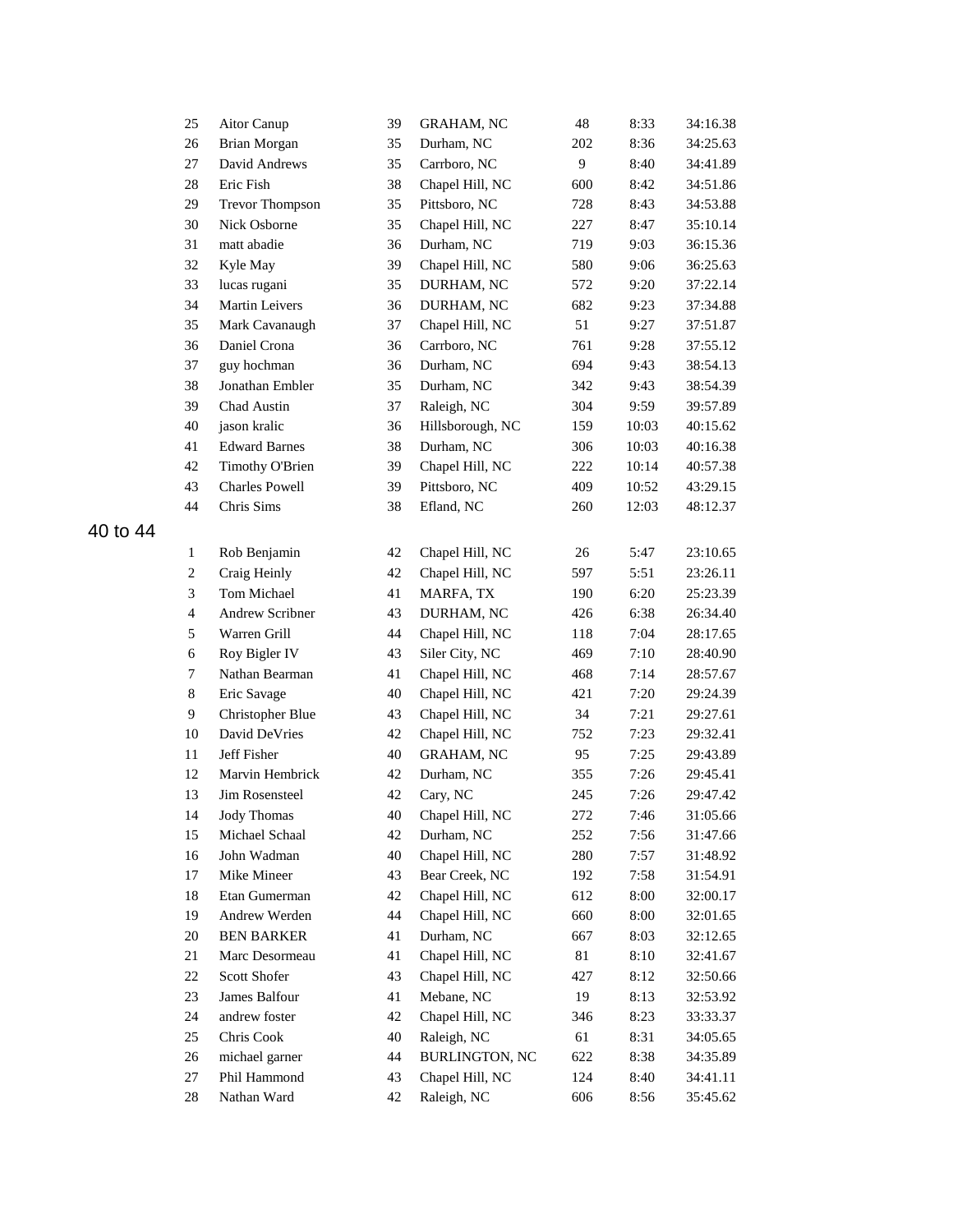| 29               | <b>Bill Goodnight</b>  | 42 | Carrboro, NC      | 108            | 9:04  | 36:19.38 |
|------------------|------------------------|----|-------------------|----------------|-------|----------|
| 30               | Peter Smith            | 40 | Carrboro, NC      | 262            | 9:06  | 36:26.87 |
| 31               | John Cox               | 41 | <b>GRAHAM, NC</b> | 711            | 9:07  | 36:31.12 |
| 32               | Peter Davis            | 44 | Holly Springs, NC | 74             | 9:11  | 36:46.39 |
| 33               | Philip Molnar          | 41 | Durham, NC        | 195            | 9:11  | 36:47.86 |
| 34               | howard mendlovitz      | 42 | Chapel Hill, NC   | 675            | 9:18  | 37:16.32 |
| 35               | jacques watters        | 43 | Chapel Hill, NC   | 637            | 9:18  | 37:16.34 |
| 36               | William Zuercher       | 40 | DURHAM, NC        | 465            | 9:22  | 37:29.88 |
| 37               | <b>Stewart Collis</b>  | 43 | Chapel Hill, NC   | 59             | 9:28  | 37:52.37 |
| 38               | VICTOR MORENO          | 43 | Hillsborough, NC  | 201            | 9:29  | 37:59.39 |
| 39               | russ schroter          | 44 | CARY, NC          | 749            | 9:33  | 38:13.89 |
| 40               | cyril nestor           | 41 | Durham, NC        | 527            | 9:38  | 38:35.86 |
| 41               | Christopher Limerick   | 41 | Chapel Hill, NC   | 173            | 9:39  | 38:37.12 |
| 42               | Peter Samouelian       | 42 | CARY, NC          | 604            | 9:41  | 38:44.16 |
| 43               | Juan Calle             | 41 | Chapel Hill, NC   | 630            | 9:41  | 38:47.37 |
| 44               | Anton Zuiker           | 41 | Chapel Hill, NC   | 300            | 9:44  | 38:57.14 |
| 45               | <b>Wesley Rountree</b> | 41 | Carrboro, NC      | 538            | 9:45  | 39:02.12 |
| 46               | mike laatz             | 43 | Chapel Hill, NC   | 633            | 9:50  | 39:21.63 |
| 47               | Jack Campbell          | 41 | Chapel Hill, NC   | 317            | 10:03 | 40:16.63 |
| 48               | Shawn Sullivan         | 40 | Chapel Hill, NC   | 562            | 10:05 | 40:20.64 |
| 49               | Scott Michaels         | 43 | Durham, NC        | 651            | 10:07 | 40:30.13 |
| 50               | Doug Lauen             | 43 | Carrboro, NC      | 513            | 10:11 | 40:46.62 |
| 51               | Dov Cohn               | 42 | Chapel Hill, NC   | 56             | 10:34 | 42:18.40 |
| 52               | John Walker            | 43 | Pittsboro, NC     | 284            | 10:40 | 42:42.62 |
| 53               | <b>Timothy Gershon</b> | 44 | Chapel Hill, NC   | 100            | 10:50 | 43:20.12 |
| 54               | <b>Agustin Fiorito</b> | 40 | Chapel Hill, NC   | 344            | 11:21 | 45:27.63 |
| 55               | <b>Bill Williams</b>   | 41 | Chapel Hill, NC   | 288            | 11:26 | 45:45.64 |
| 56               | Kambiz Aghaiepour      | 41 | Carrboro, NC      | $\overline{4}$ | 12:09 | 48:40.63 |
| 57               | David Morris           | 43 | Chapel Hill, NC   | 205            | 12:37 | 50:30.12 |
| 58               | Rich Baldauf           | 43 | Chapel Hill, NC   | 18             | 12:51 | 51:27.90 |
|                  |                        |    |                   |                |       |          |
| $\mathbf{1}$     | John Hinton            | 49 | Chapel Hill, NC   | 665            | 5:42  | 22:51.68 |
| $\boldsymbol{2}$ | christopher barajas    | 48 | Cary, NC          | 679            | 5:57  | 23:50.66 |
| 3                | Patrick McGahan        | 47 | Chapel Hill, NC   | 184            | 6:14  | 24:57.15 |
| $\overline{4}$   | Bernard Prabucki       | 49 | Carrboro, NC      | 410            | 6:39  | 26:39.65 |
| 5                | <b>Andrew Phillips</b> | 45 | Raleigh, NC       | 231            | 6:42  | 26:51.16 |
| 6                | Rory Murtagh           | 48 | Chapel Hill, NC   | 214            | 6:43  | 26:54.92 |
| 7                | Pete Louis             | 45 | Unknown, NA       | 641            | 6:43  | 26:55.41 |
| $8\,$            | David Drewry           | 47 | DURHAM, NC        | 669            | 6:48  | 27:15.41 |
| 9                | jesus serafin          | 46 | Durham, NC        | 592            | 7:01  | 28:06.16 |
| $10\,$           | john stiner            | 49 | Durham, NC        | 542            | 7:08  | 28:32.65 |
| 11               | Kevin Weeks            | 47 | Carrboro, NC      | 550            | 7:13  | 28:55.40 |
| 12               | Ken Taylor             | 48 | Chapel Hill, NC   | 268            | 7:21  | 29:28.16 |
| 13               | Tom Hughes             | 46 | Durham, NC        | 140            | 7:33  | 30:15.15 |
| 14               | Thomas Gillaspy        | 46 | Raleigh, NC       | 104            | 7:35  | 30:21.68 |
| 15               | Hernan Silva           | 47 | Durham, NC        | 430            | 7:35  | 30:22.41 |
| 16               | Dave Nelson            | 48 | Snow Camp, NC     | 610            | 7:36  | 30:26.40 |
| 17               | <b>Charles Goss</b>    | 48 | Chapel Hill, NC   | 110            | 7:42  | 30:48.90 |
| 18               | John Plymale           | 47 | Unknown, NA       | 702            | 7:47  | 31:11.66 |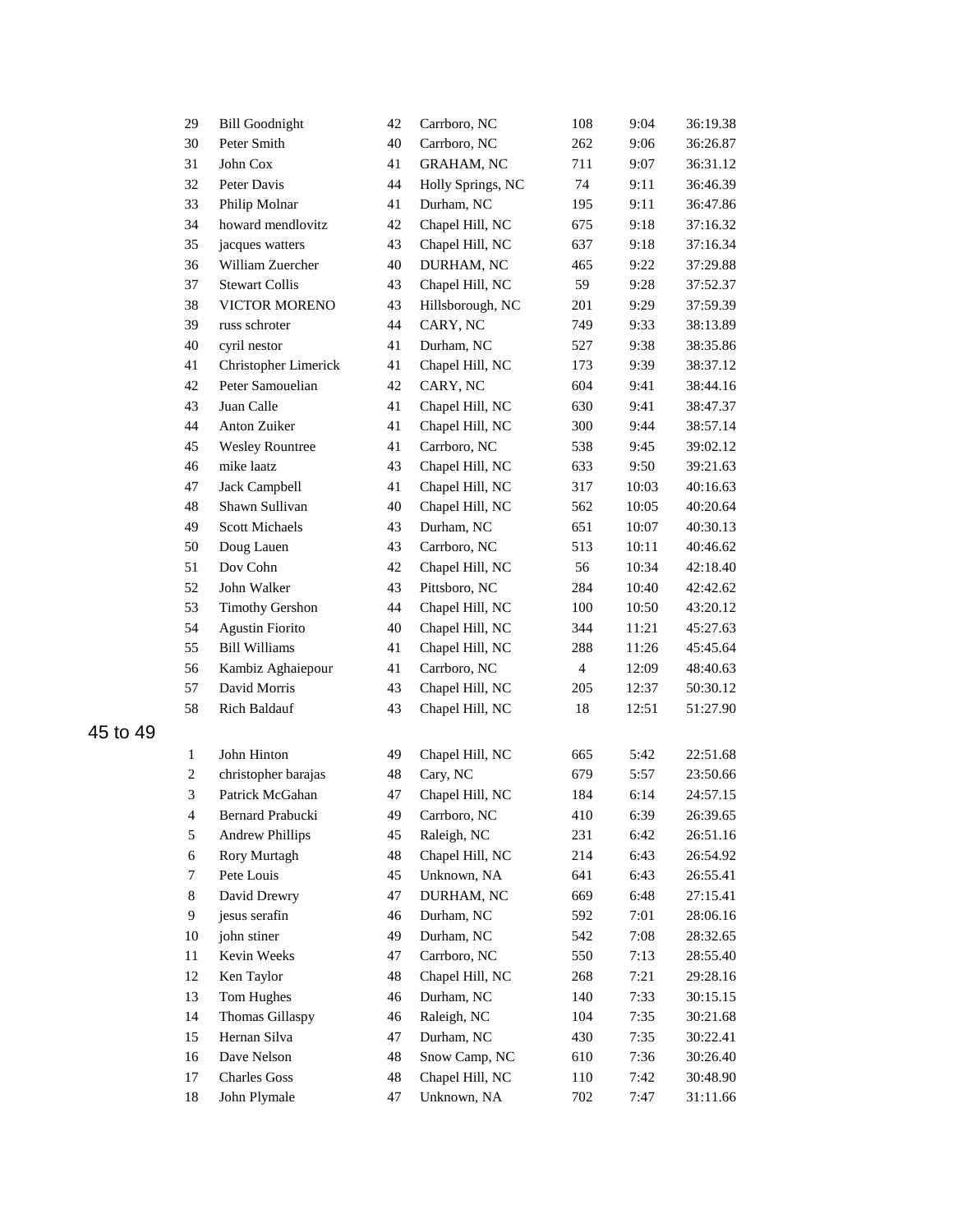| 19             | Mike Cragg             | 46 | Durham, NC            | 68     | 7:50  | 31:23.90 |
|----------------|------------------------|----|-----------------------|--------|-------|----------|
| $20\,$         | jeffrey husen          | 47 | Hillsborough, NC      | 744    | 8:01  | 32:05.15 |
| 21             | George Wannop          | 47 | Broadway, NC          | 454    | 8:07  | 32:31.40 |
| $22\,$         | <b>Brian Beatty</b>    | 47 | Carrboro, NC          | 307    | 8:09  | 32:37.66 |
| 23             | Joseph Shinnick        | 48 | Hillsborough, NC      | 745    | 8:13  | 32:56.16 |
| 24             | Jeffery Allen          | 45 | Hillsborough, NC      | 6      | 8:16  | 33:05.18 |
| 25             | Daniel Blanchette      | 45 | Hillsborough, NC      | 30     | 8:16  | 33:05.39 |
| $26\,$         | john kerr              | 46 | Chapel Hill, NC       | 718    | 8:18  | 33:14.61 |
| 26a            | Jon Hussey             | 49 | Chapel Hill, NC       | 142    | 8:23  | 33:33:00 |
| 27             | <b>Steven Maitland</b> | 48 | Annandale, VA         | 581    | 8:28  | 33:52.64 |
| $28\,$         | Peter O'Reilly         | 46 | Durham, NC            | 404    | 8:31  | 34:08.63 |
| 29             | jeffrey key            | 45 | Chapel Hill, NC       | 378    | 8:36  | 34:26.89 |
| 30             | jerry beil             | 46 | Chapel Hill, NC       | 725    | 8:52  | 35:32.86 |
| 31             | Craig Buchman          | 47 | Chapel Hill, NC       | 587    | 8:56  | 35:47.38 |
| 32             | Kurt Pedersen          | 45 | Chapel Hill, NC       | 229    | 9:03  | 36:14.13 |
| 33             | michael murray         | 49 | Chapel Hill, NC       | 213    | 9:15  | 37:03.14 |
| 34             | bob gerowitz           | 49 | Raleigh, NC           | 576    | 9:17  | 37:09.87 |
| 35             | Andrew McGibbon        | 47 | Carrboro, NC          | 185    | 9:19  | 37:19.15 |
| 36             | John Cotton            | 46 | Chapel Hill, NC       | 655    | 9:21  | 37:27.65 |
| 37             | william o'shea         | 47 | Durham, NC            | 722    | 9:25  | 37:41.65 |
| 38             | marc goldberger        | 49 | Raleigh, NC           | 708    | 9:41  | 38:48.11 |
| 39             | erin mallory           | 45 | Chapel Hill, NC       | 642    | 9:43  | 38:55.90 |
| 40             | George Wayson          | 49 | Durham, NC            | 548    | 9:51  | 39:26.65 |
| 41             | Thomas Spagnardi       | 45 | Durham, NC            | 736    | 9:59  | 39:59.62 |
| 42             | David Mountain         | 45 | Durham, NC            | 211    | 10:08 | 40:35.90 |
| 43             | John Boggess           | 46 | Chapel Hill, NC       | 36     | 10:23 | 41:35.64 |
| 44             | john gunn              | 48 | Chapel Hill, NC       | 627    | 10:23 | 41:35.64 |
| 45             | Tom Arnel              | 48 | Carrboro, NC          | $10\,$ | 10:37 | 42:30.86 |
| 46             | Eric Schneider         | 47 | Pittsboro, NC         | 424    | 10:48 | 43:14.91 |
| 47             | andrew allden          | 46 | Pittsboro, NC         | 621    | 11:13 | 44:54.37 |
| 48             | Weaver Hickerson       | 49 | Chapel Hill, NC       | 361    | 11:26 | 45:45.39 |
| 49             | Greg Herman-Giddens    | 49 | Pittsboro, NC         | 357    | 12:01 | 48:05.16 |
| 50             | Russell Brandon        | 49 | Durham, NC            | 312    | 13:05 | 52:24.90 |
| 51             | john pannell           | 47 | <b>BURLINGTON, NC</b> | 624    | 13:35 | 54:22.37 |
| $\mathbf{1}$   | Gary Slade             | 52 | Chapel Hill, NC       | 596    | 5:56  | 23:46.40 |
| $\overline{c}$ | Rene Villagran-Linares | 50 | Carrboro, NC          | 590    | 6:09  | 24:39.41 |
| 3              | Mike Kelley            | 51 | Chapel Hill, NC       | 376    | 6:18  | 25:13.15 |
| 4              | Craig Gilbert          | 51 | DURHAM, NC            | 636    | 6:53  | 27:33.66 |
| 5              | Tom Hoerger            | 52 | Chapel Hill, NC       | 364    | 6:54  | 27:37.41 |
| 6              | <b>Bob MacKinnon</b>   | 50 | Chapel Hill, NC       | 558    | 7:03  | 28:14.65 |
| 7              | Joe Voshell            | 53 | Durham, NC            | 278    | 7:16  | 29:08.65 |
| 8              | Peter Gayek            | 53 | Chapel Hill, NC       | 491    | 7:30  | 30:00.41 |
| 9              | Terry Noah             | 51 | Carrboro, NC          | 529    | 7:30  | 30:03.42 |
| 10             | Gary Walker            | 50 | <b>BURLINGTON, NC</b> | 546    | 7:32  | 30:11.93 |
| 11             | John Mader             | 54 | Chapel Hill, NC       | 385    | 7:44  | 30:56.92 |
| 12             | Bob Dixon              | 52 | Chapel Hill, NC       | 335    | 7:52  | 31:31.42 |
| 13             | John Blake             | 53 | Chapel Hill, NC       | 672    | 7:56  | 31:45.40 |
| 14             | David Morelli          | 54 | Chapel Hill, NC       | 199    | 7:59  | 31:57.91 |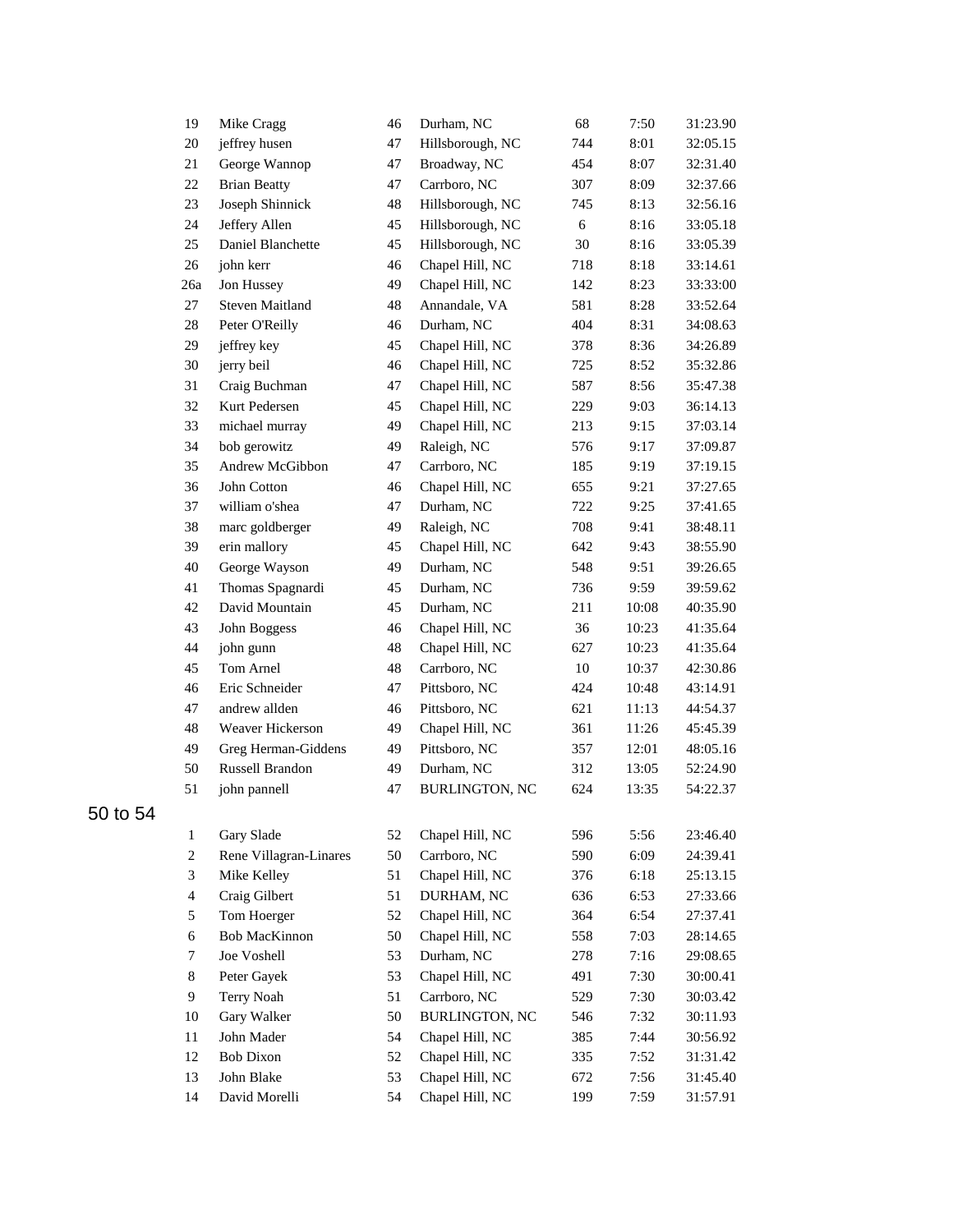| 15                       | David Rice        | 52 | Durham, NC        | 417 | 8:07  | 32:31.66 |
|--------------------------|-------------------|----|-------------------|-----|-------|----------|
| 16                       | michael wilkinson | 50 | Mebane, NC        | 463 | 8:10  | 32:42.19 |
| 17                       | Andrew Lee        | 54 | Chapel Hill, NC   | 167 | 8:10  | 32:42.42 |
| 18                       | Frazier Keck      | 50 | Chapel Hill, NC   | 373 | 8:15  | 33:02.18 |
| 19                       | gordon caviness   | 50 | Durham, NC        | 482 | 8:16  | 33:08.87 |
| 20                       | Larry Pickett     | 50 | Chapel Hill, NC   | 533 | 8:21  | 33:26.88 |
| $21\,$                   | <b>BILL GABLE</b> | 54 | Chapel Hill, NC   | 97  | 8:31  | 34:05.13 |
| 22                       | Mark Coulter      | 52 | Chapel Hill, NC   | 66  | 8:33  | 34:16.62 |
| 23                       | Don Rives         | 50 | Chapel Hill, NC   | 240 | 8:33  | 34:16.88 |
| 24                       | Tim Whitmire      | 50 | Cary, NC          | 458 | 8:43  | 34:54.63 |
| 25                       | Ralph Hardy       | 51 | Chapel Hill, NC   | 676 | 8:44  | 34:57.64 |
| $26\,$                   | Michael Jones Sr. | 51 | Durham, NC        | 149 | 8:45  | 35:03.99 |
| 27                       | Thomas Campbell   | 54 | Siler City, NC    | 481 | 8:55  | 35:41.12 |
| 28                       | Peter Superak     | 54 | Carrboro, NC      | 440 | 8:58  | 35:54.87 |
| 29                       | Mark Doris        | 51 | Chapel Hill, NC   | 85  | 9:11  | 36:48.63 |
| 30                       | Pete Petrin       | 54 | Hillsborough, NC  | 230 | 9:13  | 36:54.37 |
| 31                       | Joel Williams     | 50 | Mebane, NC        | 290 | 9:16  | 37:08.62 |
| 32                       | Shawn Williams    | 50 | Chapel Hill, NC   | 554 | 9:19  | 37:18.66 |
| 33                       | Robert Sisk       | 54 | Chapel Hill, NC   | 431 | 9:40  | 38:43.15 |
| 34                       | Wesley Byerly     | 54 | Chapel Hill, NC   | 480 | 9:46  | 39:08.87 |
| 35                       | John Blunk        | 54 | Chapel Hill, NC   | 35  | 9:51  | 39:26.87 |
| 36                       | Thomas Morris     | 51 | Pittsboro, NC     | 208 | 10:15 | 41:02.87 |
| 37                       | Wayne Flournoy    | 52 | Chapel Hill, NC   | 490 | 10:48 | 43:12.63 |
| $38\,$                   | Jerry Harrington  | 54 | Chapel Hill, NC   | 126 | 10:50 | 43:22.15 |
| 39                       | Mark Rotenberry   | 52 | Chapel Hill, NC   | 420 | 11:54 | 47:40.63 |
|                          |                   |    |                   |     |       |          |
| $\mathbf{1}$             | Owen Astrachan    | 55 | Chapel Hill, NC   | 13  | 6:16  | 25:07.66 |
| 2                        | Henry Blinder     | 59 | DURHAM, NC        | 471 | 6:34  | 26:17.41 |
| 3                        | Roger Halchin     | 58 | Mebane, NC        | 696 | 6:43  | 26:53.17 |
| $\overline{\mathcal{A}}$ | Seth Hetherington | 58 | Chapel Hill, NC   | 360 | 7:23  | 29:32.65 |
| 5                        | david woodruff    | 57 | cape coral, FL    | 735 | 7:28  | 29:54.90 |
| 6                        | zeph Putnam       | 57 | Fuquay-Varina, NC | 412 | 7:34  | 30:18.15 |
| 7                        | armando velasco   | 57 | Chapel Hill, NC   | 663 | 7:49  | 31:19.64 |
| $\,$ $\,$                | David Couper      | 56 | Chapel Hill, NC   | 330 | 8:05  | 32:23.65 |
| 9                        | Ray Kimsey        | 56 | Cary, NC          | 379 | 8:16  | 33:05.89 |
| 10                       | Kerry Bloom       | 57 | Chapel Hill, NC   | 33  | 8:29  | 33:57.14 |
| 11                       | Michael Calloway  | 59 | Morrisville, NC   | 45  | 8:29  | 33:57.63 |
| 12                       | Layne Snelling    | 57 | Cary, NC          | 264 | 8:41  | 34:48.13 |
| 13                       | Donald Shaffer    | 55 | Chapel Hill, NC   | 254 | 8:43  | 34:56.13 |
| 14                       | Michael Madden    | 56 | Chapel Hill, NC   | 178 | 8:48  | 35:14.62 |
| 15                       | Michael Hughes    | 56 | Carrboro, NC      | 502 | 8:52  | 35:28.14 |
| 16                       | Andrew Ghio       | 56 | Chapel Hill, NC   | 102 | 9:09  | 36:38.39 |
| 17                       | Richard Hails     | 59 | Chapel Hill, NC   | 121 | 9:10  | 36:43.63 |
| 18                       | Wayne Hadler      | 57 | Carrboro, NC      | 493 | 9:11  | 36:46.14 |
| 19                       | Robert Hart       | 57 | Chapel Hill, NC   | 353 | 9:43  | 38:53.13 |
| 20                       | Dave Kelchner     | 57 | Chapel Hill, NC   | 151 | 9:49  | 39:17.37 |
| 21                       | Vince Moore       | 57 | Raleigh, NC       | 398 | 9:59  | 39:57.40 |
| 22                       | Paul Pooley       | 56 | Durham, NC        | 234 | 10:36 | 42:26.13 |
| 23                       | jon cornoyer      | 55 | Raleigh, NC       | 755 | 10:49 | 43:17.64 |